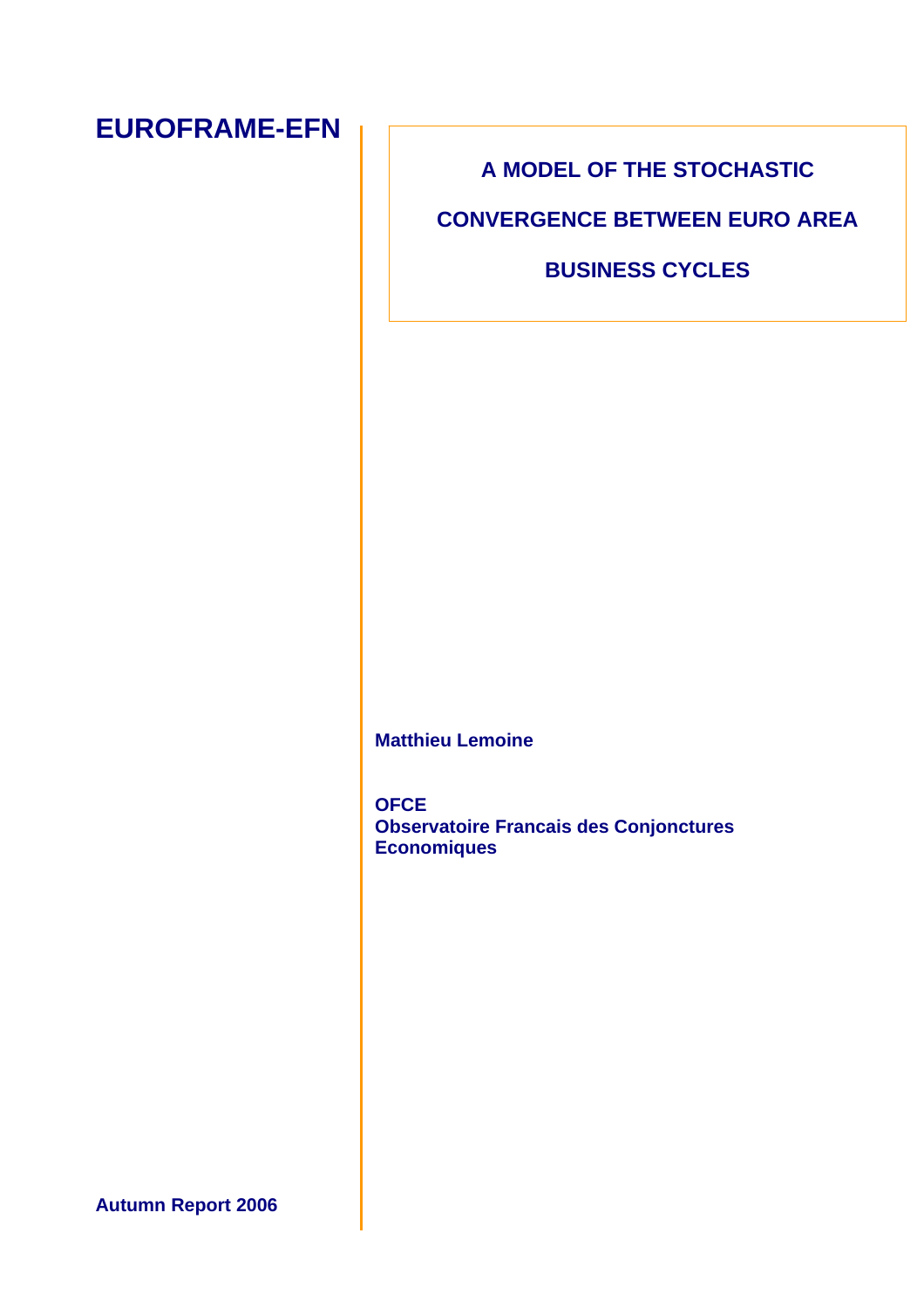Matthieu Lemoine<sup>∗</sup> **OFCE** 

Euroframe EFN Report, Autumn 2006

#### Abstract

A new non-linear parametric model, the Stochastic Cyclical Convergence Model (SCCM), is used for measuring the convergence of business cycles between euro area countries and the euro area aggregate. The model combines unobserved component models with time-varying parameter models. The convergence between the two cycles is characterised by two time-varying parameters, the phase-shift and a weight, which is related to the phase-adjusted correlation. A Kalman filter-based iterative procedure is used for the model estimation. SCCM models are applied to the GDP of euro area countries, the United Kingdom and of the euro area aggregate over the period 1963:1-2002:4. When the euro was launched, the convergence was already achieved for most of euro area countries, but Finland, Greece and Ireland had still not converged in 2002:4. The British cycle is also divergent with a lead equal to 3 quarters in 2002:4 and a weight equal to 0.6 in 2002:4. UK shocks have asynchronous asymmetric effects and this suggests that it would be delicate for the UK to join the euro area.

Keywords: convergence, synchronisation, business cycles, multivariate unobserved components models, time-varying parameter models, Kalman filter.

JEL Classification: C13, C32, E32.

<sup>\*</sup>Corresponding e-mail: matthieu.lemoine@ofce.sciences-po.fr. Corresponding address: Observatoire Français des Conjonctures Economiques (OFCE), 69 quai d'Orsay, 75340 Paris Cedex 07, France. I am grateful to Guilhem Bentoglio, Séverine Candelier, Guillaume Chevillon, Alessandra Iacobucci for helpful comments and suggestions. I would also like to acknowledge Ray Barell and all participants of the 3rd Euroframe conference (Berlin, June 2006) for a stimulating discussion. Remaining errors are my own.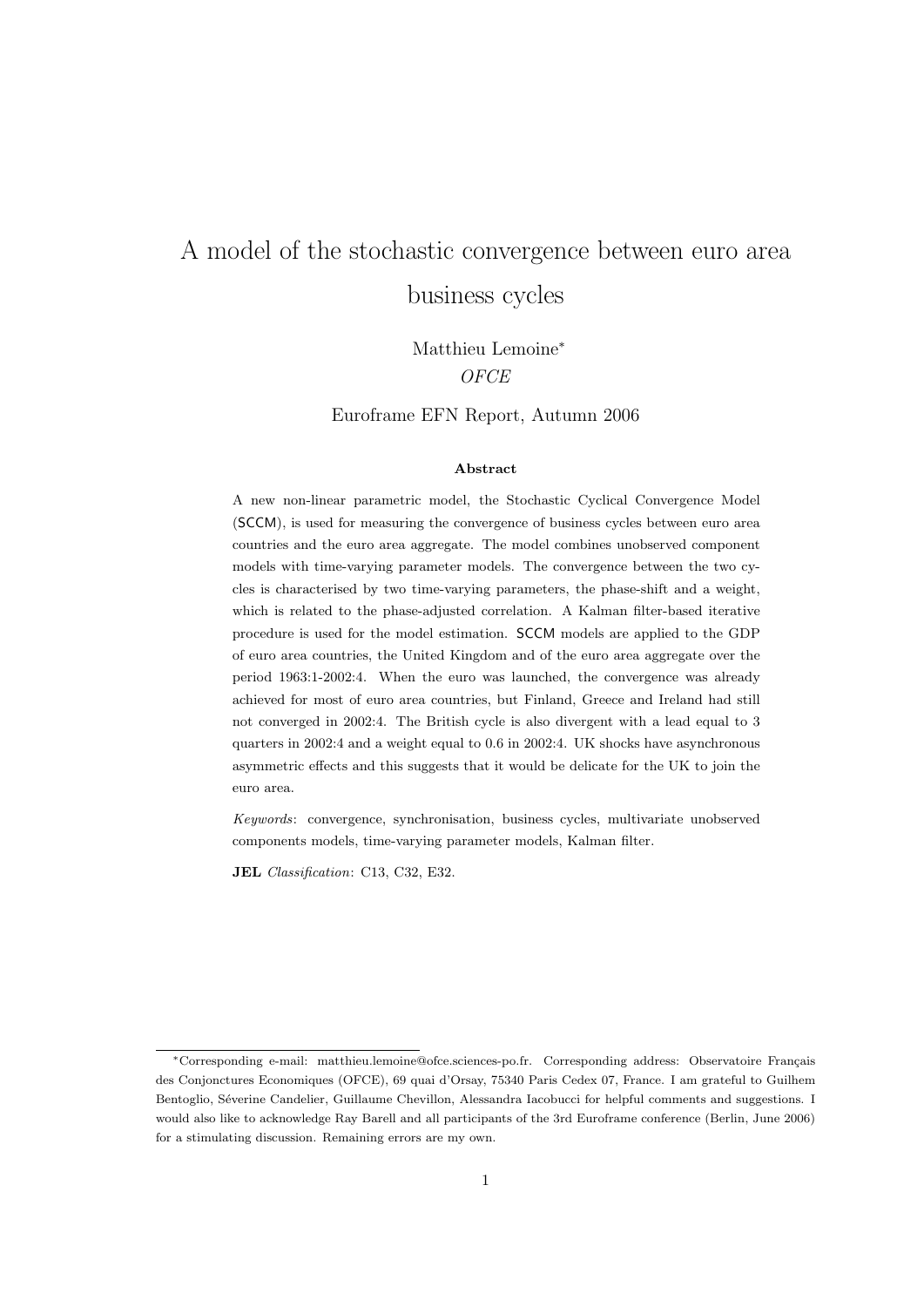## Contents

| $\mathbf{1}$   |                                            | Introduction                                                                            | 3  |  |  |  |  |  |  |  |
|----------------|--------------------------------------------|-----------------------------------------------------------------------------------------|----|--|--|--|--|--|--|--|
| $\bf{2}$       |                                            | Literature overview                                                                     | 3  |  |  |  |  |  |  |  |
| 3              | A model of stochastic cyclical convergence |                                                                                         |    |  |  |  |  |  |  |  |
|                | 3.1                                        |                                                                                         | 5  |  |  |  |  |  |  |  |
|                | 3.2                                        |                                                                                         | 6  |  |  |  |  |  |  |  |
|                | 3.3                                        |                                                                                         | 8  |  |  |  |  |  |  |  |
| $\overline{4}$ |                                            | <b>Empirical results</b>                                                                | 9  |  |  |  |  |  |  |  |
|                | 4.1                                        |                                                                                         | 9  |  |  |  |  |  |  |  |
|                | 4.2                                        |                                                                                         | 9  |  |  |  |  |  |  |  |
| 5              | Conclusion                                 |                                                                                         |    |  |  |  |  |  |  |  |
|                |                                            | Appendices                                                                              | 16 |  |  |  |  |  |  |  |
|                | $\mathsf{A}$                               | Auto-covariance of business cycles in a SCCM model                                      | 16 |  |  |  |  |  |  |  |
|                |                                            | Simple multivariate form of the SCCM model $\dots \dots \dots \dots \dots \dots$<br>A.1 | 16 |  |  |  |  |  |  |  |
|                |                                            | A.2                                                                                     | 16 |  |  |  |  |  |  |  |
|                |                                            | A.3<br>Auto-covariance matrix between business cycles                                   | 17 |  |  |  |  |  |  |  |
|                | B                                          |                                                                                         | 18 |  |  |  |  |  |  |  |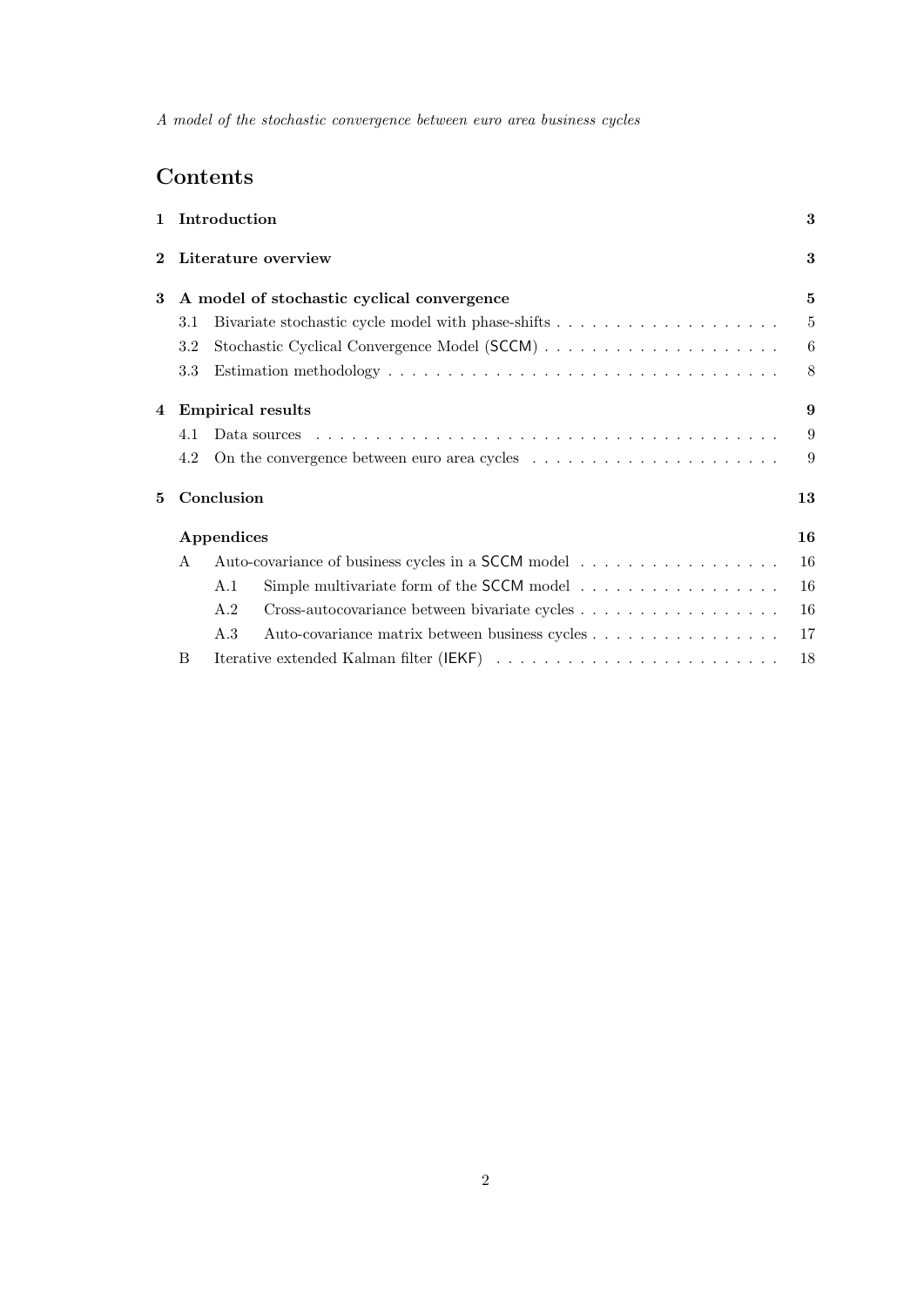## 1 Introduction

Empirical studies simply based on correlation coefficients (e.g. Artis and Zhang, 1997, Angeloni and Dedola, 1999 and Wynne and Koo, 2000) have generally established the existence of an increased convergence between euro area business cycles during the Exchange Currency Mechanism (ECM) period. Belo (2001) has confirmed the existence of convergence within the euro area using annual data from 1960 to 1999. He has also shown a persistent lead of the UK cycle over that of the euro area and a strong association between the two cycles, after correcting for this lead. Now, we would like to adress such an issue for the recent period, which follows the launch of the euro area. Has the convergence between business cycles been reinforced since 1999? To answer to this question, we try to improve on sub-sample correlation analysis, by modelling the convergence dynamics with time-varying parameters. Such techniques have the interest to measure the recent evolution of the cyclical convergence.

We use a stochastic cyclical convergence model (SCCM) developed in Lemoine (2005) to measure the degree of convergence between cycles of euro area countries and of the rest of the euro area. By analogy with the main concepts of cross-spectral analysis, i.e. the phase and the gain, this time-domain parametric model descibes the convergence between two cycles with two time-varying (tv) parameters: the tv-phase and the tv-weight. A cycle is converging toward the other one if the tv-phase converges toward 0 and the tv-weight converges toward 1: in such a case, cycles get synchronised, their amplitudes converge toward each other and the correlation of their innovations converge toward 1.

Cycles are estimated with Baxter-King (BK) filters applied to quarterly GDP series on the period 1960:1-2005:4. Each bivariate SCCM model is applied to the cycles of a euro area country and to the one of the rest of the euro area, considered as an aggregate. As three years are truncated by the BK filter at the beginning and at the end of the cycle, SCCM models are estimated on the period 1963:1-2002:4. This analysis is supplemented by a comparison with the convergence of UK and euro area business cycles, in order to try to verify the first test proposed by the Chancellor of the Exchequer for UK entry into the euro area.

Section 2 reviews the literature related to the cyclical convergence. Section 3 contains a description of the unobserved component models of the phase-shifted cycles, the SCCM model and its estimation procedure. Empirical results are presented in Section 4.

### 2 Literature overview

Many growth cycle models are available. In this paper, growth cycles are modelled with multivariate unobserved components models even if, for limiting the number of parameters, they are pre-estimated with the band-pass Baxter-King (BK) filter. Other growth cycle models, like Beveridge-Nelson decomposition or Structural Vector Auto-Regressive models (SVAR), are not considered, since their results are more difficult to interpret: the transitory components do not show enough persistence, a property that is generally expected from a cycle, and are sometimes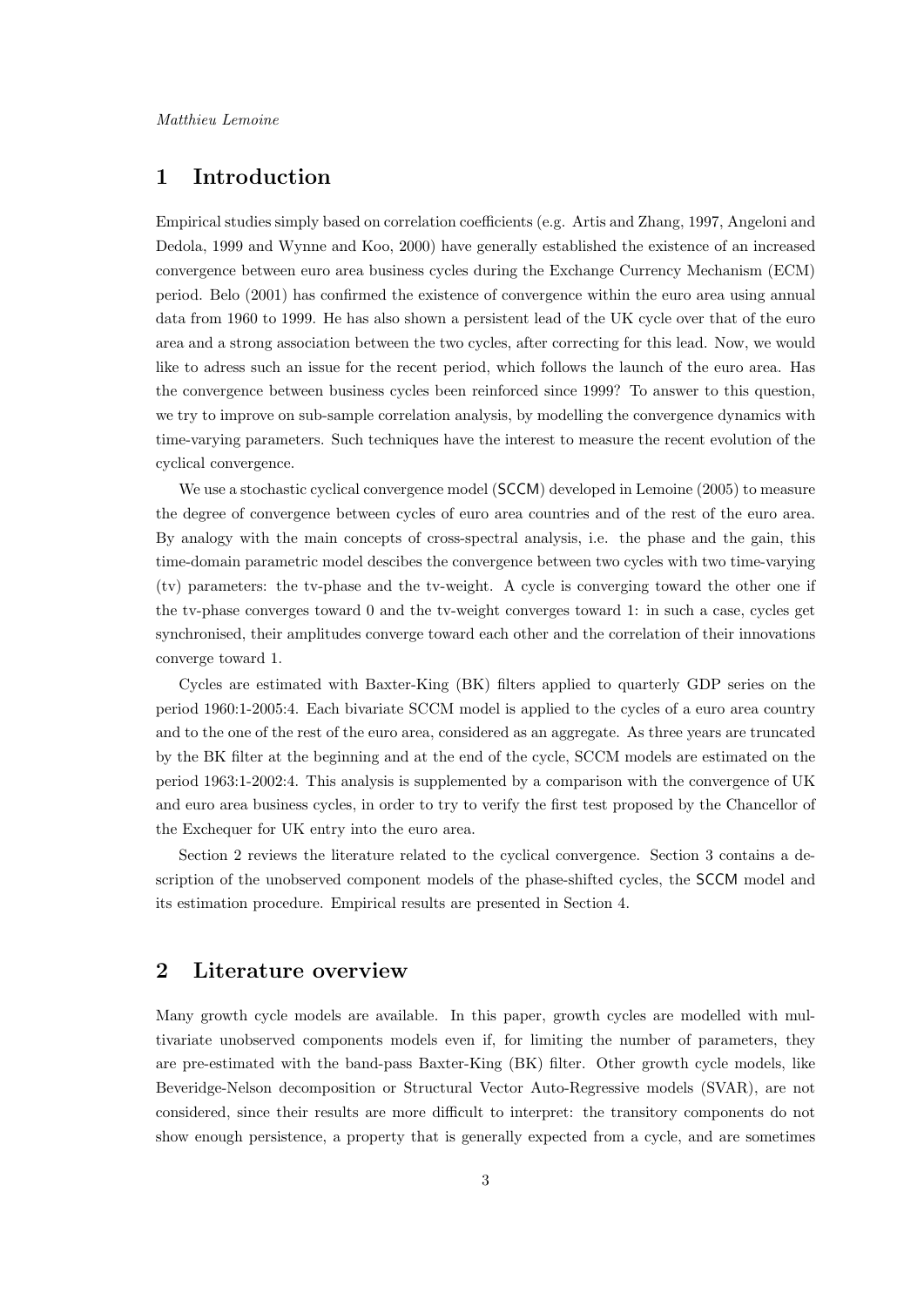negatively correlated with the capacity utilization rate, which is assumed to be closely related to the business cycle (Camba-Mendez and Rodriguez-Palenzuela, 2003).

As shown by Belo (2001), the phase-shift among business cycles of different countries might change the diagnosis concerning the correlation. Rünstler  $(2004)$  extends the multivariate unobserved component model, in order to take into account such phase-shifts and to measure phaseadjusted correlation coefficients. This extension is presented in Section ?? and will be used in this paper.

The association degree between business cycles in a group of countries has first been defined by the presence of common components in Vector Auto-Regressive (VAR) models. Cofeature tests proposed by Engle and Kozicki (1993) and Vahid and Engle (1993) have been applied, for example, by Mills and Holmes (1999) to European countries over different exchange-rate-regime time periods. Because such an association criterion is very restrictive, Kose, Prasad, and Terrones (2003), Stock and Watson (2003) and Bordo and Helbling (2003) have preferred to use factor models (initially developed by Stock and Watson, 1991) and their extended versions for measuring the share of variance explained by a common factor. As this seems to be an interesting way to formulate an association indicator in a multivariate model, the Rünstler model is reformulated here in a common factor framework (Section 3.1).

Cyclical convergence is generally studied with ad hoc indicators (for example correlation coefficients in Artis and Zhang, 1997) applied to estimated cycles on various sub-samples. As far as we know, few models have been developed for studying the cyclical convergence dynamics. Recently, Koopman and Azevedo (2004) have proposed a multivariate unobserved components model that tries to incorporate these dynamics: the convergence is associated with a progressive reduction of the phase-shift and an increase in the correlation between the two cycles. Koopman and Azevedo (2004) have modelled convergence dynamics using logistic functions, by extending a model initially developed by Rünstler (2004). But logistic functions are monotonous and do not allow transitory divergences, thus they do not allow convergence and divergence movements to occur successively. Indeed, each turning point is an opportunity for divergence, for example some countries might have begun their recoveries, while others remain in deep recession.

Such recurrent divergences require a stochastic model of phase-shift and correlation coefficients, for example a random walk model. Models with stochastic variation of regression parameters were first proposed in Cooley and Prescott (1976). In the unobserved component framework, a stochastic covariance model is proposed by Harvey, Ruiz, and Shepard (1994). Boone (1997) uses time-varying parameter (TVP) regressions for measuring convergence of supply and demand shocks, in a SVAR model. Engle (2002) formalises this mechanism in a multivariate Generalised Auto-Regressive Conditional Heteroskedastic (GARCH) model of dynamic conditional correlation. Although they do not take into account any phase-shift, Hallett and Richter (2004) propose an interesting approach of the convergence between US and European business cycles: they use TVP models for studying the evolution of the coherence (a frequency-domain concept).

In Lemoine (2005), a new bivariate model is proposed, the Stochastic Cyclical Convergence Model (SCCM), in which the phase-shift and the correlation between the two cycles follow random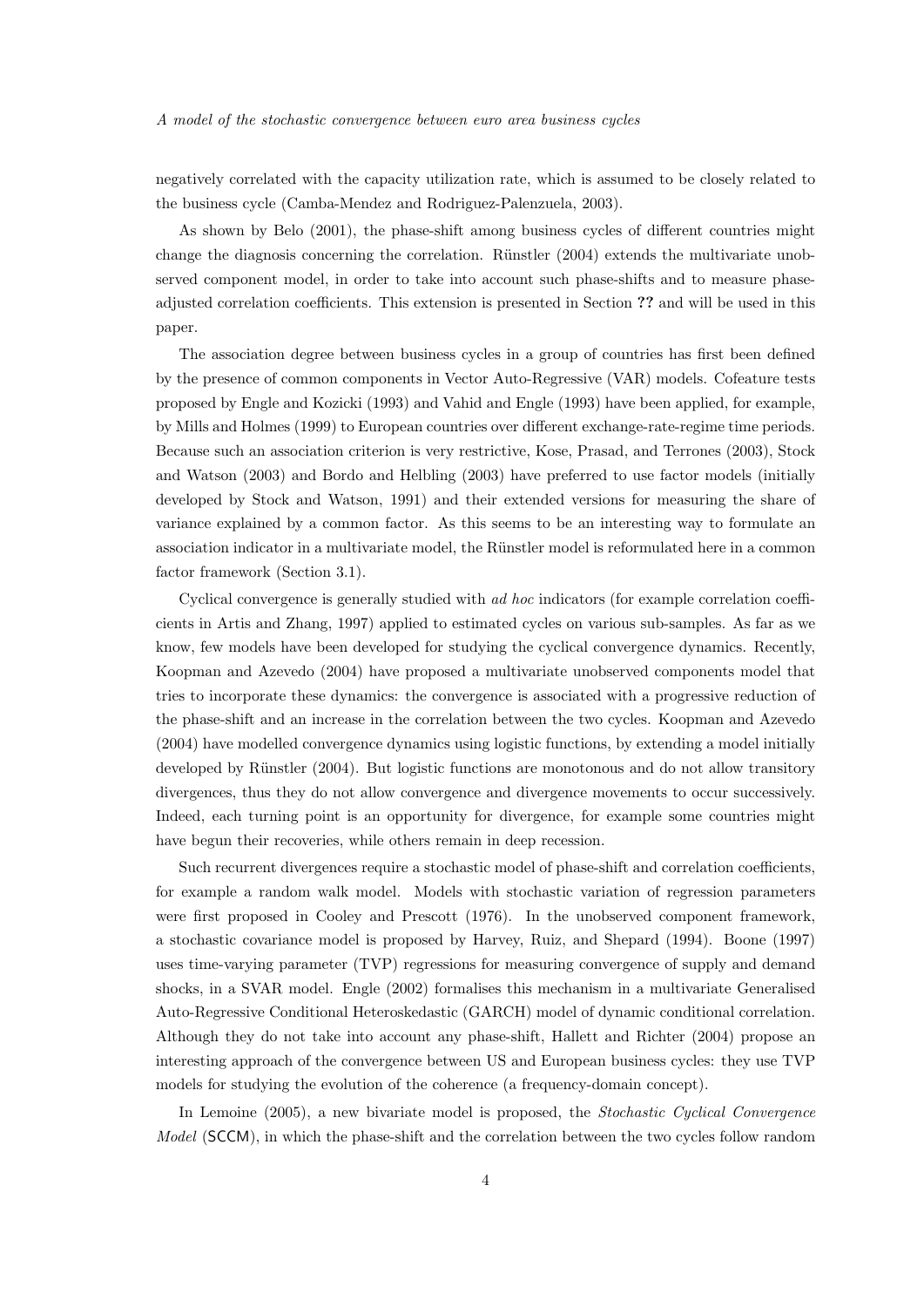walk dynamics. Contrary to the logistic function specification of Koopman and Azevedo (2004), the random walk processes allow for successive convergence and divergence movements. As this model is non-linear, a local version of the *Iterative Extended Kalman Filter* (IEKF) is used for its estimation. This estimation method has been checked on simulated data.

## 3 A model of stochastic cyclical convergence

In this section, the bivariate stochastic cycle model with phase-shifts (Section 3.1) is presented before introducing the SCCM model (Section 3.2).

#### 3.1 Bivariate stochastic cycle model with phase-shifts

To model cyclical dynamics of a stationary time series vector  $y_t$  and to take into account possible phase-shifts, we first consider the multivariate stochastic cycle model with phase-shifts developed by Rünstler (2004). This model is an extension of the multivariate model developed in Harvey and Koopman (1997). It is interesting to reformulate the Rünstler model in a *single common* factor model<sup>1</sup>. Both models are statistically equivalent (Koopman and Azevedo, 2004), but such a formulation allows to distinguish common from idiosyncratic shocks. The aim of this section is only to describe the main properties of the Rünstler model. Their proofs are provided in Rünstler (2004) and Koopman and Azevedo (2004).

The bivariate case will be sufficient for the analysis carried out in this article. Each series  $y_{i,t}$ can be decomposed into a common cycle (a transformation of the vector  $\bar{\psi}_t^c$  $\binom{c}{t}$ , a specific cycle (a transformation of the vector  $\bar{\psi}_{i,t}^*$  and an irregular component  $(\varepsilon_{i,t})$ . The state equations have a similar iterative form for both cyclical components  $(\bar{\psi}_t^c$  and  $\bar{\psi}_{i,t}^*)$ . For  $i = 1, 2$  and  $t = 1, ..., n$ , measurement and state equations are written as follows:

$$
\begin{cases}\ny_{i,t} = a_i \left[\cos(\lambda \xi_i), \sin(\lambda \xi_i)\right] \bar{\psi}_t^c + [1, 0] \bar{\psi}_{i,t}^* + \varepsilon_{i,t} \\
\bar{\psi}_t^c = \phi T_\lambda \bar{\psi}_{t-1}^c + \bar{\kappa}_t^c \\
\bar{\psi}_{i,t}^* = \phi T_\lambda \bar{\psi}_{i,t-1}^* + \bar{\kappa}_{i,t}^* \n\end{cases} \tag{1}
$$

with

$$
\bar{\boldsymbol{\psi}}_{i,t} = \begin{bmatrix} \psi_{i,t} \\ \psi_{i,t}^+ \end{bmatrix}, \bar{\boldsymbol{\kappa}}_{i,t} = \begin{bmatrix} \kappa_{i,t} \\ \kappa_{i,t}^+ \end{bmatrix} \text{ and } T_{\lambda} = \begin{bmatrix} \cos \lambda & \sin \lambda \\ -\sin \lambda & \cos \lambda \end{bmatrix}.
$$

Processes  $\varepsilon_{i,t}$ ,  $\kappa_t^c$ ,  $\kappa_t^{+c}$ ,  $\kappa_{i,t}^*$ ,  $\kappa_{i,t}^{+*}$ ,  $\gamma_{i,t}$  and  $\delta_{i,t}$  are white independent Gaussian noises, with standard errors  $\sigma_{\varepsilon,i}, \sigma_{\kappa,c}, \sigma_{\kappa,c}, h_i, h_i, \sigma_{\gamma,i}$  and  $\sigma_{\delta,i}$ . Parameters  $\lambda \in [0; \pi]$  and  $\phi \in [0; 1]$  are the frequency and the damping factor of both cycles. The damping factor  $\phi$  and the frequency  $\lambda$  are the same in both series. Parameters  $a_i$  and  $\xi_i$  are respectively the weights and the phases of the common cycle in each series  $y_{i,t}$ .

The only difference between this model and the model of Harvey and Koopman (1997) consists in defining the cyclical component as a function of hidden cycles  $\psi_{2,t}$  and  $\psi_{2,t}^+$ , since  $\xi_2 \neq 0$ . As

<sup>1</sup>Factor models were initially used in a SVAR framework (Stock and Watson, 1991).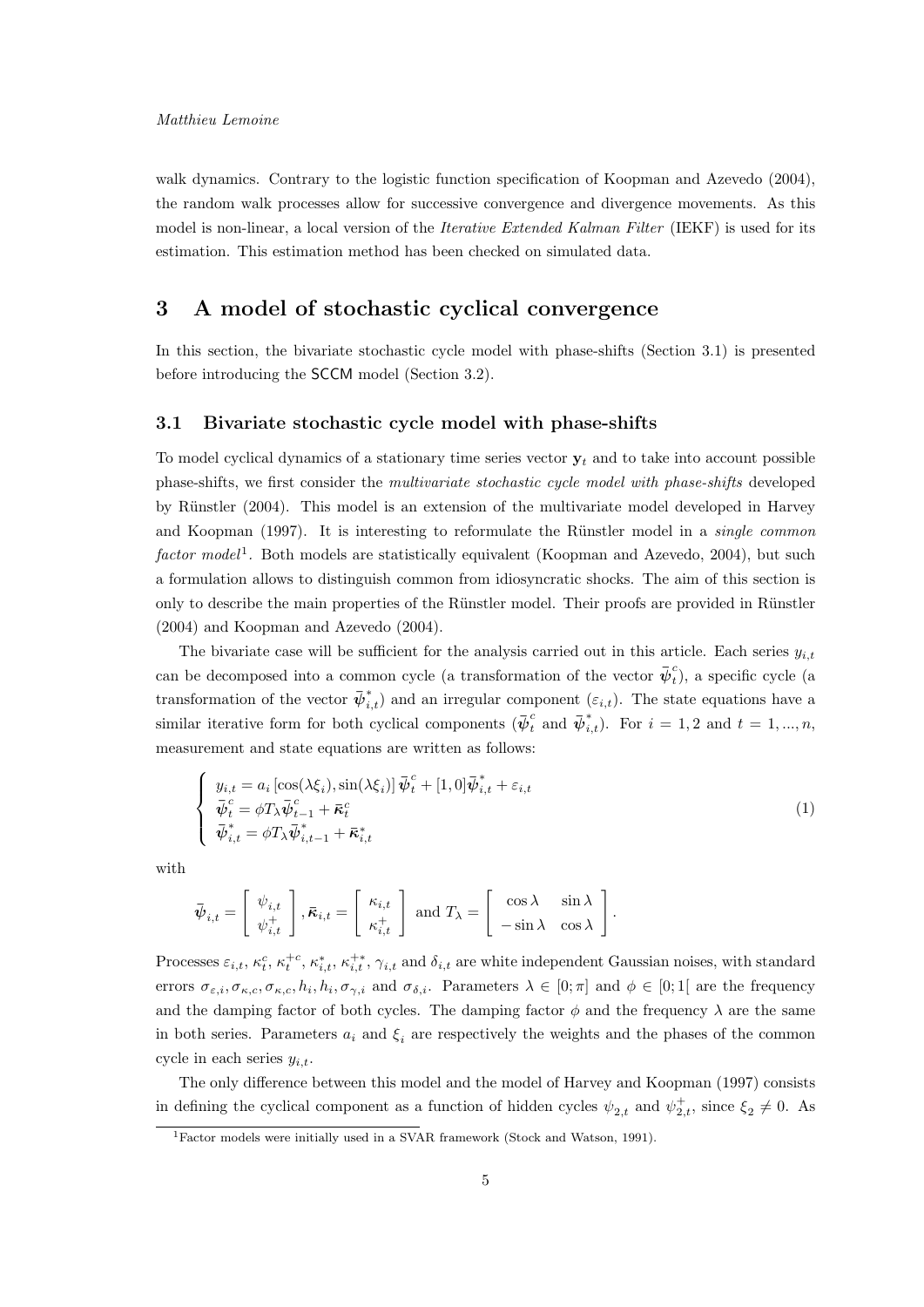shown below,  $\psi_{1,t}$  and  $\psi_{2,t}$  are synchronised, but the transformation of  $\psi_{2,t}$  and  $\psi_{2,t}^+$  creates a "phase-shift" equal to  $\xi_2 - \xi_1$  periods between the second cycle and the first one. The constraints  $a_i \geq 0$  and  $-\pi < \lambda \xi_2 < \pi$  are assumed<sup>2</sup>.

For identifying the model, the normalisation constraints  $(\xi_1 = 0, a_1 = 1, h_1 = 0)$  are imposed. Thus, the two series play different roles in the model: conventionally, a cycle of interest is distinguished from a reference cycle. The properties of the cycle of interest are studied in comparison with the reference cycle. The relationship between the two cycles is characterised by their phaseshift  $\xi_2$  and the weight  $a_2$ . The phase-shift is the lag relative to the reference cycle. The weight is a sort of amplitude ratio of the cycle of interest in comparison with the reference cycle. The relation between cycles can equivalently be characterised by the phase-shift and the phase-adjusted correlation  $\rho$ , which can be computed with the following formula:

$$
\rho = a_2 / \sqrt{a_2^2 + h_2^2 / \sigma_{\kappa,c}^2}.
$$
\n(2)

The correlation  $\rho$  between cyclical innovations is called the phase-ajusted correlation, because it relates the series  $y_{1,t}$  to the series  $y_{2,t}$  adjusted from its phase-shift. The contemporaneous correlation between both cycles is equal to  $\rho \cos(\lambda \xi_2)$ . As explained in Rünstler (2004), the phaseshift, the weight and the phase-adjusted correlation concepts are closely related to frequencydomain concepts (the phase, the gain and the coherence). But the model-based approach avoid potential distortions of the filter-based approach, as documented by Harvey and Trimbur (2003).

The cross-covariance function allow to determine identification conditions and to show that the covariance between the two cycles is maximised when the second series is shifted  $floor(\xi_2)$  times. The cycles are stationary processes with the following cross-covariance function<sup>3</sup>:

$$
\Gamma(\tau) = \frac{\phi^{|\tau|}}{1 - \phi^2} \begin{bmatrix} \sigma_{\kappa,1}^2 \cos(\lambda \tau) & \rho \sigma_{\kappa,1} \sigma_{\kappa,2} \cos[\lambda(\tau + \xi_2)] \\ \rho \sigma_{\kappa,1} \sigma_{\kappa,2} \cos[\lambda(\tau - \xi_2)] & \sigma_{\kappa,2}^2 \cos(\lambda \tau) \end{bmatrix}
$$
(3)

If  $\phi = 0$ ,  $\lambda = 0$ ,  $\lambda = \pi$  or  $\rho = 0$ , the cross-covariance does not depend on  $\xi_2$  and the phase-shift  $\xi_2$ is not identifiable. On the contrary, if the *identification conditions*  $(0 < \phi < 1, 0 < \lambda < \pi, 0 < \rho)$ are assumed, the cross-covariance between the series  $y_{1,t}$  and  $y_{2,t- is maximised when the lag$ operator is applied  $floor(\xi_2)$  times on the second cycle<sup>4</sup>.

Finally, it can be noticed that both series can share a common cycle in the sense of Engle and Kozicki (1993), i.e. it is possible in some cases to find a linear combination of both series that would be equal to a white noise. The conditions are a perfect synchronisation ( $\xi_2 = 0$ ) and the absence of specific shocks  $(h_2 = 0)$ . In this case, the correlation between the two phase-adjusted cycles is equal to one  $(\rho = 1)$ .

#### 3.2 Stochastic Cyclical Convergence Model (SCCM)

The previous bivariate model (i.e. a multivariate stochastic cycle model with phase-shifts expressed in a single common factor framework) is extended in Lemoine (2005), in order to incorporate the

<sup>2</sup>Using basic trigonometric identities, it can be shown that such constraints are equivalent to the constraint  $-\pi/2 < \lambda \xi_2 < \pi/2$  assumed in Rünstler (2004).

 $3$ Proof of the auto-covariance expression is given by Rünstler (2004).

<sup>&</sup>lt;sup>4</sup>For a real x, the *floor* function returns the largest integer not greater than x.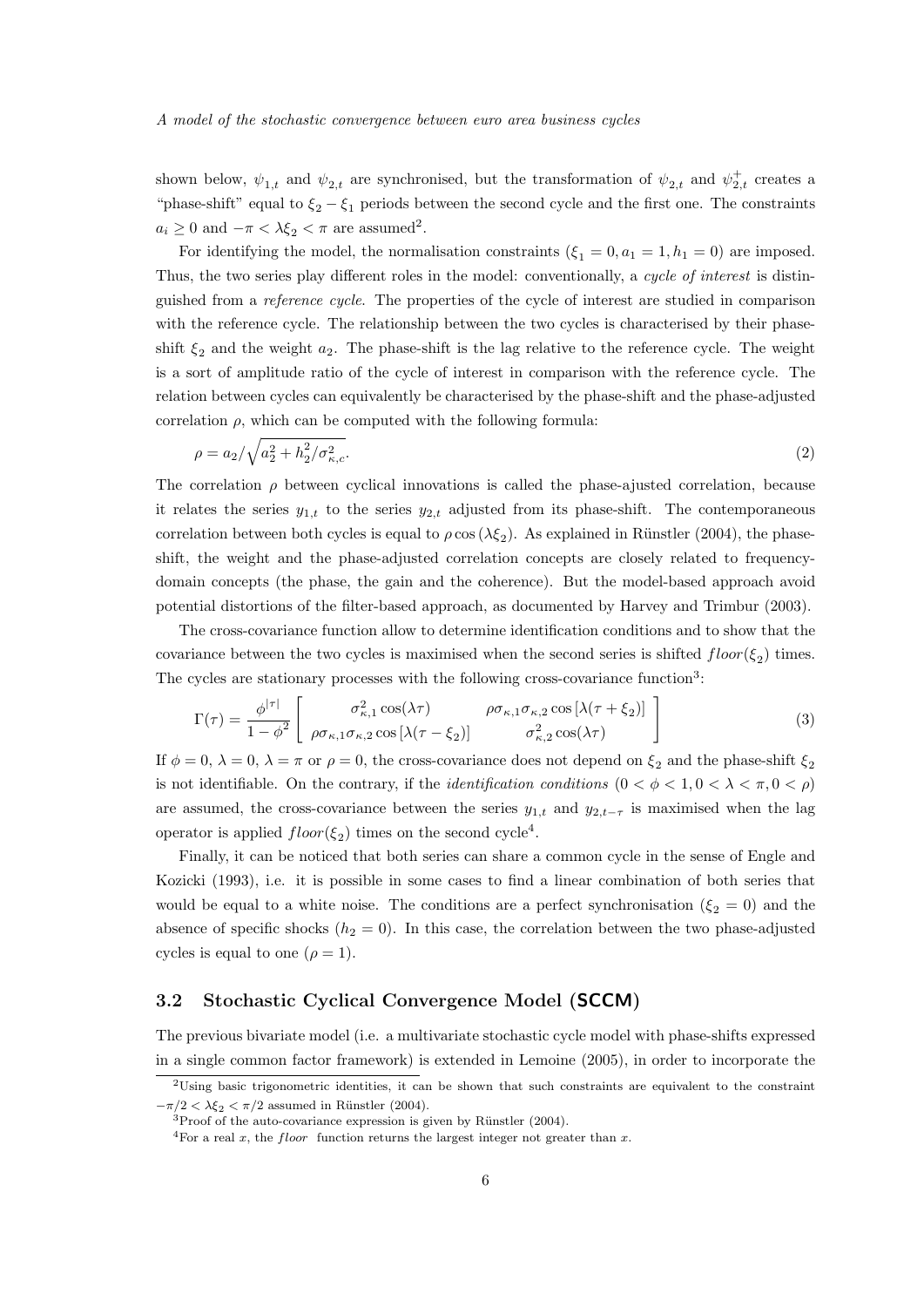#### Matthieu Lemoine

convergence dynamics. This extension differs from that of Koopman and Azevedo (2004). Each property of the cycle of interest, regard to the reference cycle, is modelled with a time-varying (tv) parameter: the convergence is characterised by the tv-phase  $\xi_{2,t}$  and the tv-weight  $a_{2,t}$ . These tv-parameters are random walk processes. The stochastic cyclical convergence model (SCCM) is written as follows:

$$
y_{i,t} = a_{i,t} \left[ \cos(\lambda \xi_{i,t}), \sin(\lambda \xi_{i,t}) \right] \bar{\psi}_t^c + [1, 0] \bar{\psi}_{i,t}^* + \varepsilon_{i,t} \n\bar{\psi}_t^c = \phi T_\lambda \bar{\psi}_{t-1}^c + \bar{\kappa}_t^c \n\bar{\psi}_{i,t}^* = \phi T_\lambda \bar{\psi}_{i,t-1}^* + \bar{\kappa}_{i,t}^* \na_{i,t} = a_{i,t-1} + \gamma_{i,t} \n\xi_{i,t} = \xi_{i,t-1} + \delta_{i,t}
$$
\n(4)

 $\varepsilon_{i,t}, \kappa_t^c, \kappa_t^{+c}, \kappa_{i,t}^*, \kappa_{i,t}^{+*}, \gamma_{i,t}$  and  $\delta_{i,t}$  are white independent Gaussian noises, with standard errors  $\sigma_{\varepsilon,i}, \sigma_{\kappa,c}, \sigma_{\kappa,c}, h_i, h_i, \sigma_{\gamma,i}$  and  $\sigma_{\delta,i}$ . Using the normalisation constraints,

$$
a_{1,t} = 1, \xi_{1,t} = 0, h_1 = 0,\tag{5}
$$

in this particular formulation, the second cycle is generated by the propagation of the first cycle. The propagation is characterised by the tv-phase  $(\xi_{2,t})$  and the tv-weight  $(a_{2,t})$ , which should again verify  $-\pi < \lambda \xi_{2,t} < \pi$  and  $a_{2,t} \geq 0$ . But it can equivalently be characterised by the tv-phase  $(\xi_{2,t})$ and the phase-adjusted tv-correlation  $(\rho_t)$ , by computing:

$$
\rho_t = a_{2,t} / \sqrt{a_{2,t}^2 + h_2^2 / \sigma_{\kappa,c}^2}
$$
\n(6)

In this case, the auto-covariance function<sup>5</sup> of the cycles at a lag  $\tau$  and a date  $t > \tau$ , conditional on a realisation of the tv-correlation time series  $\rho_{1:t} = [\rho_{2,1}, ..., \rho_{2,t}]'$  and of the tv-phase one  $\boldsymbol{\xi}_{1:n} = [\xi_{2,1}, ..., \xi_{2,n}]'$  is:

$$
\Gamma_{a,\xi}(\tau;t) = \frac{\phi^{\tau}}{1-\phi^2} \left[ \begin{array}{cc} \sigma_{\kappa,1}^2 \cos(\lambda \tau) & \tilde{\rho}_{\tau,t} \sigma_{\kappa,1} \sigma_{\kappa,2} \cos\left[\lambda(\tau+\xi_{2,t})\right] \\ \tilde{\rho}_{\tau,t} \sigma_{\kappa,1} \sigma_{\kappa,2} \cos\left[\lambda(\tau-\xi_{2,t-\tau})\right] & \sigma_{\kappa,2}^2 \cos(\lambda \tau) \end{array} \right], \quad (7)
$$

with  $\tilde{\rho}_{\tau,t}$  the exponential smoother (with a parameter  $\phi^2$ ) of  $\rho_{t-\tau}$  or  $\rho_t$  below the sign of  $\tau$ :

.

$$
\tilde{\rho}_{\tau,t} = \left\{ \begin{array}{c} \displaystyle (1-\phi^2)\sum\limits_{i=0}^{t-\tau}\phi^{2i}\rho_{t-\tau-i} \text{ if } \tau > 0 \\ \displaystyle (1-\phi^2)\sum\limits_{i=0}^{t}\phi^{2i}\rho_{t-i} \text{ if } \tau < 0 \end{array} \right.
$$

At time t, if  $\phi = 0$ ,  $\lambda = 0$ ,  $\lambda = \pi$  or  $(\rho_{1:t} = \mathbf{0}_t)$ , the autocovariance matrix  $\Gamma_{\rho,\xi}(\tau,t)$  does not depend on  $\xi_{2,t}$  and the phase-shift  $\xi_{2,t}$  is not identifiable. Thus, the identification conditions  $\phi > 0$ ,  $0 < \lambda < \pi$  and  $(\rho_t > 0, \forall t)$  are assumed.

The cyclical convergence at a date  $t$  is defined in this paper by the two following conditions: perfect synchronisation ( $\xi_{2,t} = 0$ ) and perfect correlation ( $\rho_t = 1$ ). In the case of a perfect and permanent synchronisation, the phase-shift is assumed constant ( $\sigma_{\delta,2} = 0$ ) and equal to zero  $(\xi_{2,0}=0)$ . For the perfect symmetric case, the correlation is assumed constant and equal to one,

<sup>5</sup>Proof of the auto-covariance expression is given in Appendix A.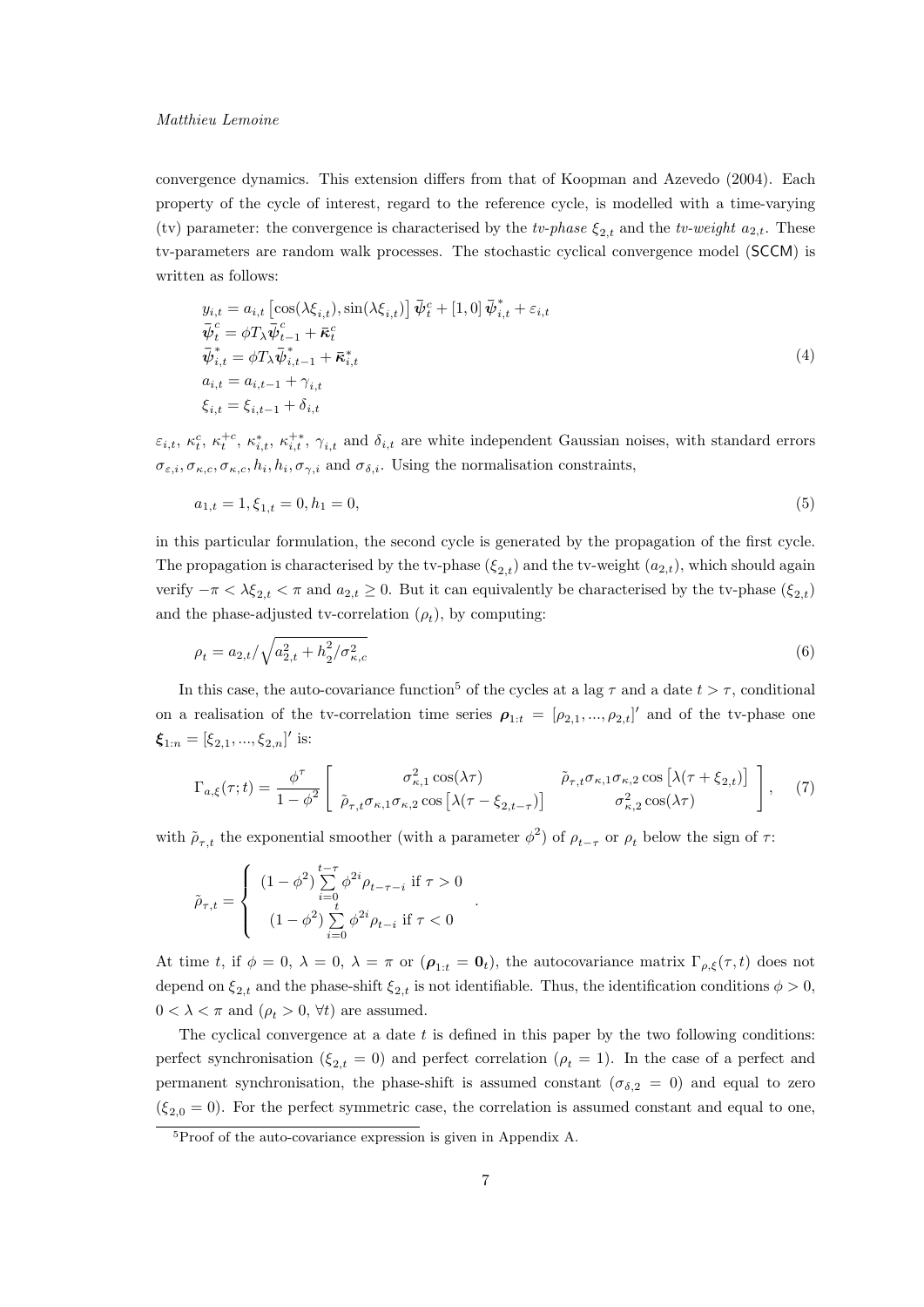which is equivalent to assuming  $(\sigma_{\gamma,2} = 0, h_2 = 0)$ . Finally, if  $\sigma_{\delta,2} = 0, \xi_{2,0} = 0, \sigma_{\gamma,2} = 0$  and  $h_2 = 0$  simultaneously, cycles are synchronised and symmetric. This is the common cycle case, initially defined by Engle and Kozicki (1993): a linear combination of the cycles is a white noise; the only difference between the two cycles is their amplitude.

#### 3.3 Estimation methodology

As the issue raised does not directly concern the trend/cycle decomposition, if series of interest  $x_{i,t}$  and  $x_{2,t}$  have a trend, they are detrended and smoothed with band-pass BK filters before the iterative estimation procedure:

$$
y_{i,t} = BK_{\alpha,\beta}(x_{i,t})
$$
\n<sup>(8)</sup>

where the operator BK transforms a series  $x$  into its trend, using a Baxter-King filter. The choice of the parameter of the operator (here  $\alpha$  or  $\beta$ ) depends on the considered series. For the empirical application in section 4, where series of interest are quarterly GDP time series, periods between 1.5 and 8 years are filtered by setting  $\alpha = 6$  and  $\beta = 32$ .

The parameter vector of the SCCM model, denoted by  $\mathbf{p} = [\phi, \lambda, h_2, \sigma_{\kappa,c}, \xi_{2,0}, \sigma_{\delta,2}, \theta_{2,0}, \sigma_{\gamma,2}]^T$ for convenience<sup>6</sup> contains: the damping factor  $(\phi)$ , the frequency  $(\lambda)$ , the specific and common standard deviations  $(h_2, \sigma_{\kappa,c})$ , the tv-shift parameters  $(\xi_{2,0}, \sigma_{\delta,2})$  and the tv-weight parameters  $(\theta_{2,0}, \sigma_{\gamma,2})$ . The tv-parameters  $(\xi_{2,t}, a_{2,t})$  and **p** are transformed, in order to facilitate their estimation and to take into account constraints. The transformed parameters and tv-parameters are called  $\theta_{\bf p} = [\theta_{\phi}, \theta_{\lambda}, \theta_{h}, \theta_{\kappa,c}, \theta_{\xi,0}, \theta_{\delta}, \theta_{a,0}, \theta_{\gamma}]'$  and  $(\theta_{\xi,t}, \theta_{a,t})$ . The parameters can then be calculated by the following formula:

$$
\phi = \frac{|\theta_{\phi}|}{\sqrt{1 + \theta_{\phi}^2}}, \lambda = \frac{2\pi}{2 + |\theta_{\lambda}|}, h_2 = \theta_h, \sigma_{\kappa,c} = \theta_{\kappa,c},
$$
  
\n
$$
\xi_{2,0} = \frac{2 + |\theta_{\lambda}|}{2\pi} \theta_{\xi,0}, \sigma_{\delta,2} = \frac{2 + |\theta_{\lambda}|}{2\pi} \frac{\theta_{\delta}}{\sqrt{n}}, a_{2,0} = \theta_{a,0}, \sigma_{\gamma,2} = \frac{\theta_{\gamma}}{\sqrt{n}}.
$$

and the tv-parameters by

$$
\xi_{2,t} = \frac{2 + |\theta_{\lambda}|}{2\pi} \theta_{\xi,t}, a_{2,t} = \theta_{2,t}.
$$

The damping factor  $(\phi)$  is not allowed to be negative or higher than 1. The tv-phase parameters  $(\xi_{2,0}$  and  $\sigma_{\delta})$  are rescaled with the frequency  $\lambda$ . This transformation implies a simpler constraint  $-\pi < \theta_{\xi,t} < \pi$ , instead of  $-\pi/\lambda < \xi_{2,t} < \pi/\lambda$ . The standard deviations  $\sigma_{\delta,2}$  and  $\sigma_{\gamma,2}$  are rescaled with the square root of the sample size  $(\sqrt{n})$ . This transformation, used in Stock and Watson (1998), allows the direct definition of the order of magnitude of  $\theta_{\xi,t}$  and  $\theta_{a,t}$  (instead of their innovations) by the parameters  $\theta_{\delta}$  and  $\theta_{\gamma}$ .

The difficulty in estimating the SCCM model with the filtered series  $y_{1,t}$  and  $y_{2,t}$ , then, comes from the non-linear transformation of the tv-parameters  $\theta_{\xi,t}$  and  $\theta_{a,t}$  in the measure equation. The model cannot be written in a linear state-space form and a linear Kalman filter cannot be

<sup>&</sup>lt;sup>6</sup>There is no irregular component ( $\sigma_{\varepsilon,1} = \sigma_{\varepsilon,2} = 0$ ), as irregular components are pre-filtered from the real data sets.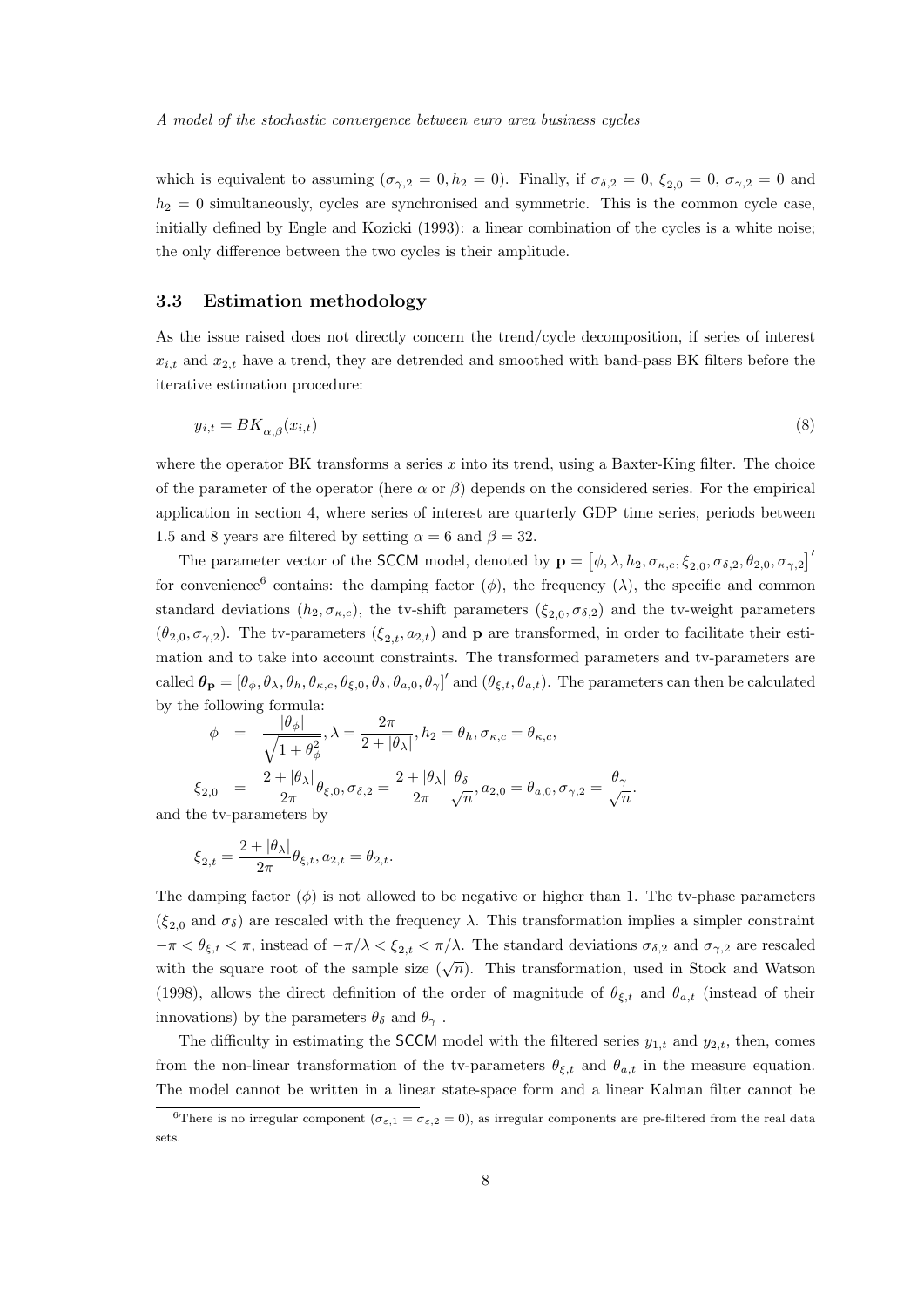directly applied to approximate maximum likelihood estimates. An iterative extended Kalman filter procedure (described in Appendix B and called IEKF), in which the equation is linearly approximated<sup>7</sup> at each step n around previous step estimates, is therefore used to estimate the parameters  $\theta_{\mathbf{p}}$  and the tv-parameters  $(\theta_{\xi,t}, \theta_{a,t})$ . The procedure is initialised by pre-modelling the business cycles in a common factor Rünstler model. The procedure is iterated by applying the Kalman smoothers with diffuse initialisation at each step, until the estimates are stabilised, i.e. until the iteration error  $e^{(n)}$  is lower than a fixed value. The iteration error is computed as the standard error of the difference between estimates at iteration  $(k)$  and  $(k + 1)$ .

## 4 Empirical results

After a short presentation of the data sources, the estimated models are presented and the cyclical convergence is described with its two components, the tv-phase and the tv-weight. In Section 4.2, we use the SCCM models outlined above to assess whether the first OCA criterion is met for euro area countries, that is whether the national business cycles have converged towards the euro area cycle.

#### 4.1 Data sources

The GDP time series are taken from the Eurostat database and have been retropolated to 1960 with the OECD Business Sector Database (BSDB). Countries of interest are Germany (GE), France (FR), Spain (ES), Italy (IT), the Netherlands (NL), Austria (AU), Finland (FI), Greece (GR), Portugal (PR) and Ireland (IR). The United Kingdom (UK) is also considered, as this country could meet the official criteria for entering in the euro area. Luxembourg is not considered, because the economy is very specialised in the banking sector and has a very low weight in the euro area GDP. The series are quarterly and expressed in 1995 value of euro from 1960:1 to 2005:4. They have been seasonally adjusted and, after a logarithm transformation, they have been detrended with band-pass BK filters (parameters equal to 6 and 32). Because of the detrending step, results results are provided from 1963:1 to 2002:4. Estimation of SCCM models has been carried out using algorithms and routines written on EViews.

#### 4.2 On the convergence between euro area cycles

The bivariate SCCM model has been estimated with the IEKF procedure applied to the cycles of euro area member states and the UK. If the reference cycle had been that of the euro area aggregate, a direct bias would affect the comparison of convergence processes. In the case of a big country, a high weight in the euro area GDP would induce an artificial over-estimation of cyclical convergence, regard to that of a little one. Therefore, except for the UK which does not belong to

<sup>7</sup>For estimating non-linear models, Durbin and Koopman (2001) proposed such a method. However, they also recommend improving the estimation with importance sampling techniques. This improvement is let for further research.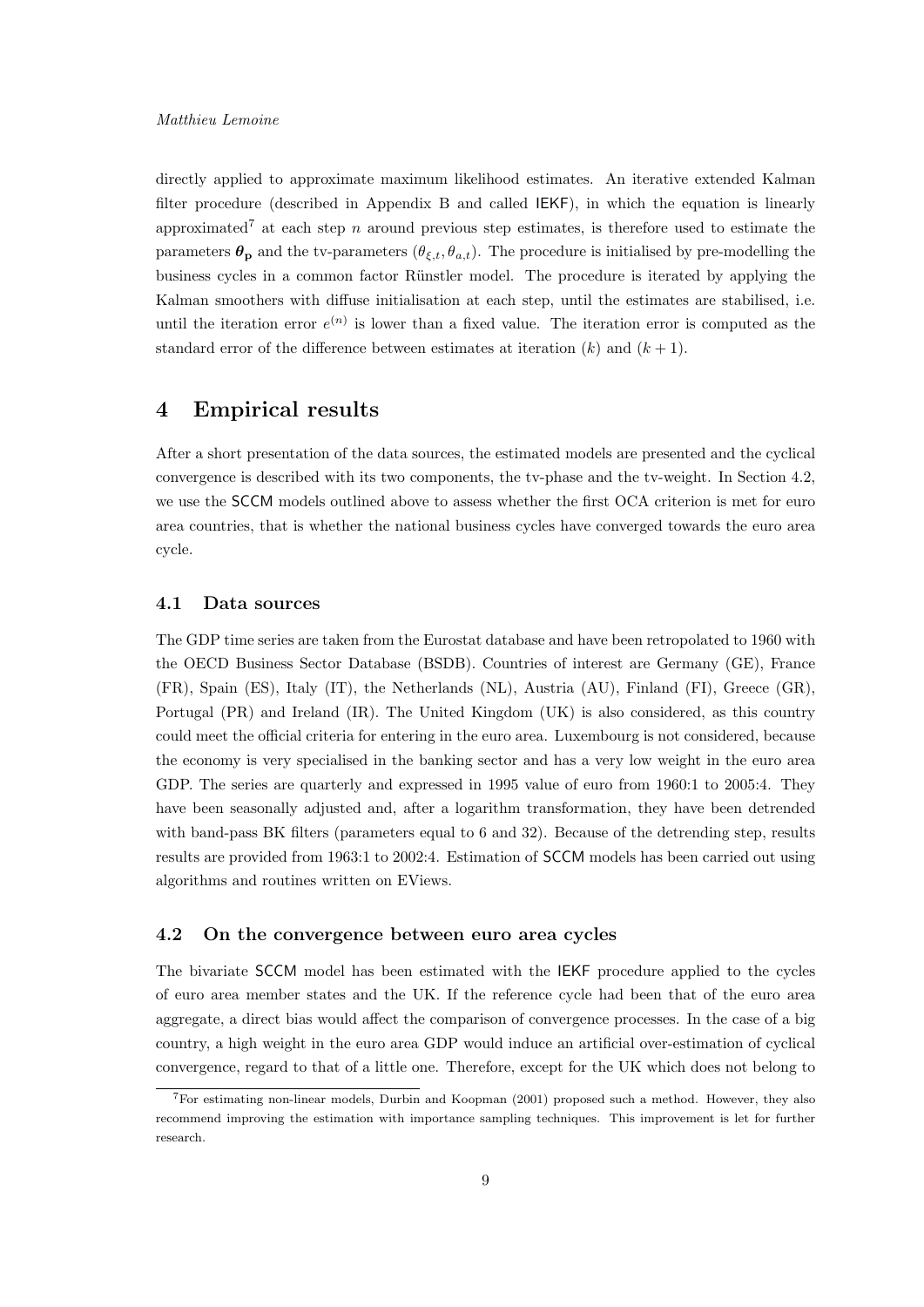the euro area, the euro area cycle is not chosen as reference cycle. For each euro area member, the reference cycle is computed from a euro area aggregate, which excludes the considered member.

Parameter estimates are reported in Table 1 and tv-parameter estimates are presented in the Figure 1. Cycle parameters estimates ( $\phi$  and  $\lambda$ ) are standard for BK filtered GDP series. In particular, the estimated frequency implies a period between 18 and 22 quarters, i.e. approximately equal to 6 years.

In a first group that includes Germany, France and Belgium, business cycles converge early toward the euro area business cycle. Their tv-weights stay between 0.7 and 1.4. Since 1980, the tv-phases stay between -1 and 2 quarters in France and Belgium. In Germany, a transitory lag appears equal to 3 quarters in 1991, because the recession takes place after the re-unification.

In a second group that includes Italy, Spain, the Netherlands, Austria and Portugal, business cycles converge only at the end of the sample. The tv-weights still take values lower than 0.5 or higher than 1.5 until 1995, but the tv-phases stay between -3 and 3 quarters since 1980. Since the launch of the euro in 1999, the tv-weights stay between 0.9 and 1.2.

In a third group that includes Finland, Greece and Ireland, convergence has still not occurred at the end of the sample. Tv-weights are equal to 1.7 in Finland, 0.4 in Greece and 2.4 in Ireland. These cycles are quite synchronised with the euro area one: tv-phases stay between 0 and 2 quarters.

The United Kingdom would belong to the third group. Indeed, its tv-weight is equal to 0.6 in 2002:4. Moreover, since 1980, the UK cycle shows a persisting lead, relative to the euro area cycle. This lead is maximal in 1991:3 with a value equal to 6 quarters, because of the German reunification. Since 1994, the lead is stable approximately equal to 3 quarters.

Until the end of the 1990s, the results are generally consistent with the previous papers, which use a similar approach of the cyclical convergence (Belo, 2001 and Koopman and Azevedo, 2004), but the approach is improved at the end of the 1990s and at the beginning of the 2000s. Both papers characterise the cyclical convergence by the evolution of the phase-shift and of the phase-adjusted correlation. Below equation (6), the phase-adjusted correlation should have the same evolution as the tv-weight considered in this section. With simple correlation coefficients, Belo (2001) describes the three same groups, but finds that Greece would belong to the second group. He also shows a persisting lead of the UK cycle relative to that of the euro area and, after a correction for this lead, a strong association between the two cycles. These results have been confirmed by Koopman and Azevedo (2004) with an extended unobserved component model. However, as explained previously, Koopman and Azevedo (2004) model monotonous evolution of the phase and the phase-adjusted correlation. Their model does not allow for a succession of convergence and divergence movements. Thus, in the IT, ES and UK cases, they estimate a global increase of the phase-adjusted correlation since 1970 and do not detect the decreases that appear in Figure 1. The decrease of the correlation between the UK and the euro area cycles is also undetected by Belo (2001). He computes movingaverage indicators with a window of 12 years. With the annual sample 1960-1999, such indicators become useless for detecting any variation occurring after 1993 ( $12/2 = 6$  years before the end of the sample).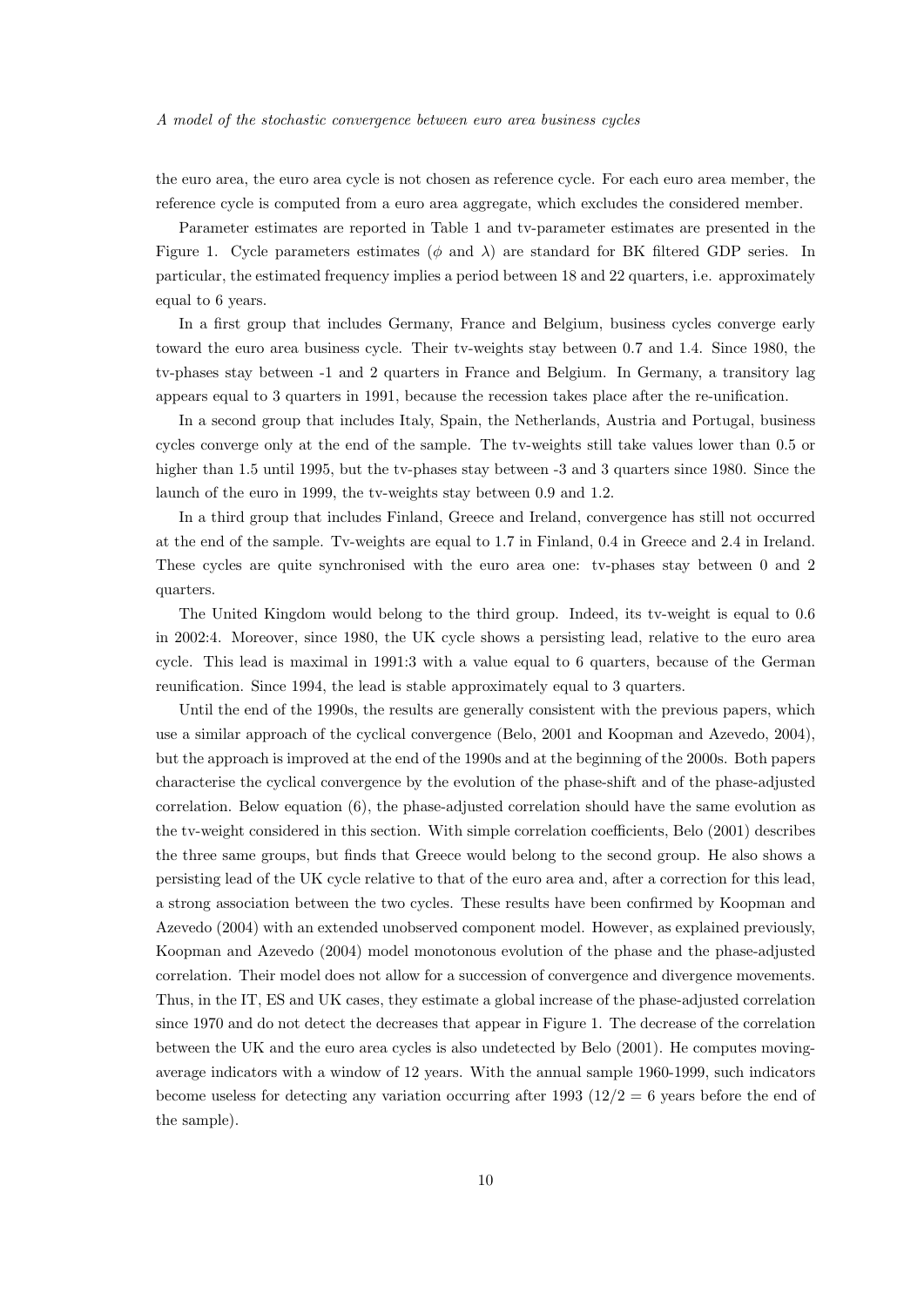| Cases | $\hat{\phi}$ | $\hat{\lambda}$ | $\tilde{h}_2$ | $\hat{\sigma}_{\kappa,c}$ | $\hat{\xi}_{2,0}$ | $\hat{\sigma}_{\delta,2}$ | $\hat{a}_{2,0}$ | $\hat{\sigma}_{\gamma,2}$ |
|-------|--------------|-----------------|---------------|---------------------------|-------------------|---------------------------|-----------------|---------------------------|
| GE    | 0.97         | 0.33            | 0.18          | 0.23                      | 0.54              | 0.75                      | 0.83            | 0.15                      |
| FR.   | 0.96         | 0.33            | 0.15          | 0.23                      | $-4.10$           | 0.11                      | 3.88            | 0.05                      |
| IT    | 0.97         | 0.35            | 0.21          | 0.22                      | 2.10              | 0.75                      | 2.04            | 1.70                      |
| ES    | 0.97         | 0.30            | 0.19          | 0.23                      | $-2.91$           | 1.75                      | 1.29            | 0.49                      |
| BE    | 0.96         | 0.36            | 0.17          | 0.22                      | $-0.09$           | 0.41                      | 0.04            | 0.00                      |
| NL    | 0.96         | 0.32            | 0.18          | 0.22                      | $-1.70$           | 0.11                      | 2.34            | 0.30                      |
| AU    | 0.96         | 0.35            | 0.19          | 0.22                      | $-7.17$           | 0.84                      | 1.00            | 0.19                      |
| FI    | 0.97         | 0.29            | 0.22          | 0.22                      | $-2.64$           | 0.90                      | 2.79            | 2.16                      |
| GR.   | 0.96         | 0.35            | 0.30          | 0.22                      | 4.67              | 0.55                      | 0.27            | 2.12                      |
| PR.   | 0.97         | 0.32            | 0.32          | 0.22                      | 0.11              | 0.00                      | 1.18            | 0.62                      |
| IR.   | 0.97         | 0.31            | 0.26          | 0.22                      | 6.67              | 1.15                      | 2.50            | 0.92                      |
| UK    | 0.97         | 0.31            | 0.12          | 0.22                      | $-3.71$           | 0.72                      | 1.07            | 1.84                      |

Table 1: Parameters estimates for euro area countries, relative to the rest of the euro area

Legend: parameter estimates  $(\hat{\mathbf{p}})$  are presented for models of euro area countries cycles, relative to the cycle of the rest of the euro area. For the United Kingdom, the reference is the cycle of the aggregated euro area.

Source: Eurostat, OECD and computations of the author.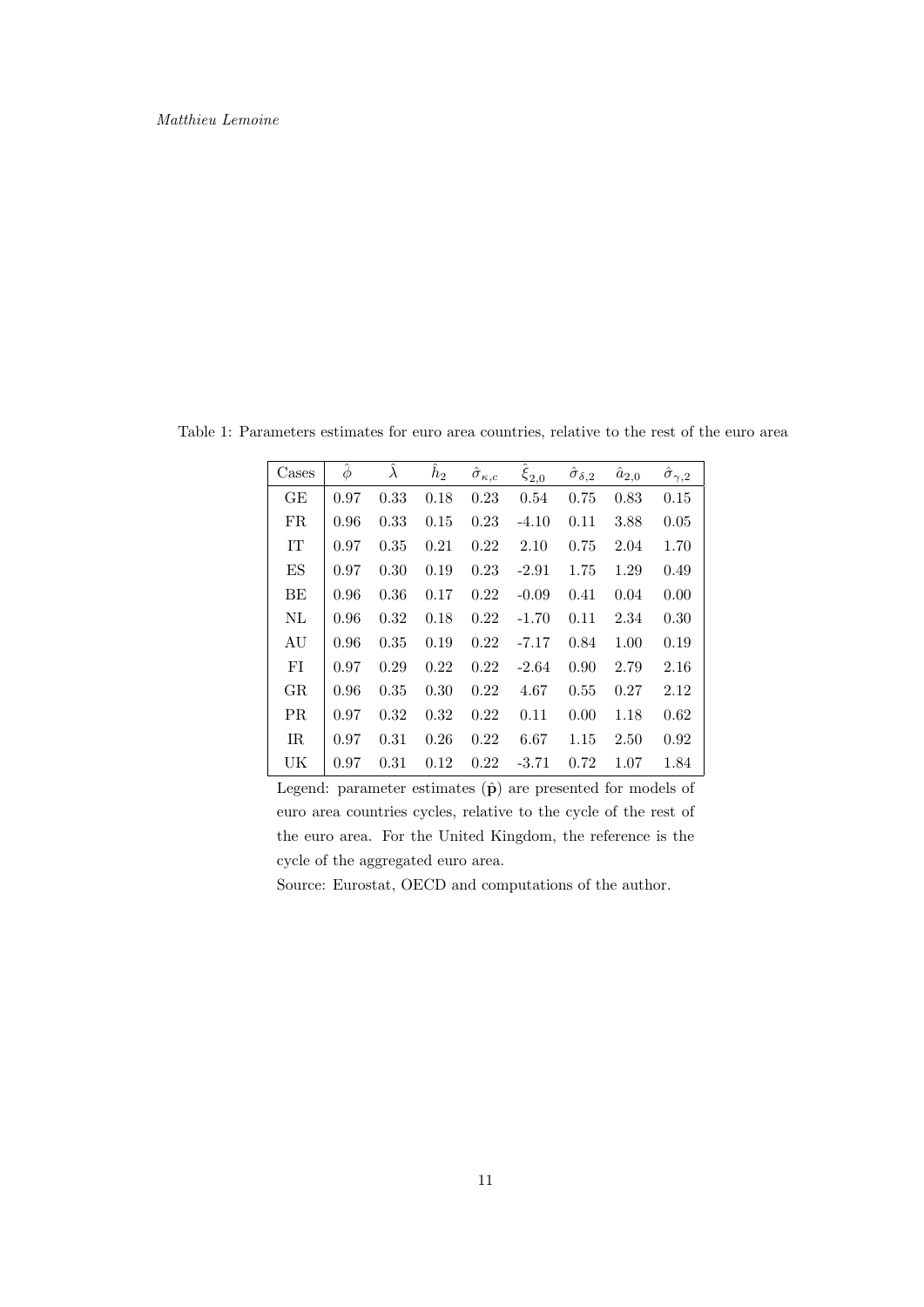

Figure 1: Tv-parameters estimates for euro area countries, relative to the rest of the euro area

Legend: estimates of the tv-parameters  $(\hat{\xi}_{2,t},\hat{a}_{2,t})$  are presented for models of euro area countries cycles, relative to the cycle of the rest of the euro area. For the United Kingdom, the reference is the cycle of the aggregated euro area.

Note: The Belgian tv-weight and the Portugese tv-shift are constant, because the estimates of their innovation variances are not significantly different from zero. Source: Eurostat, OECD and computations of the author.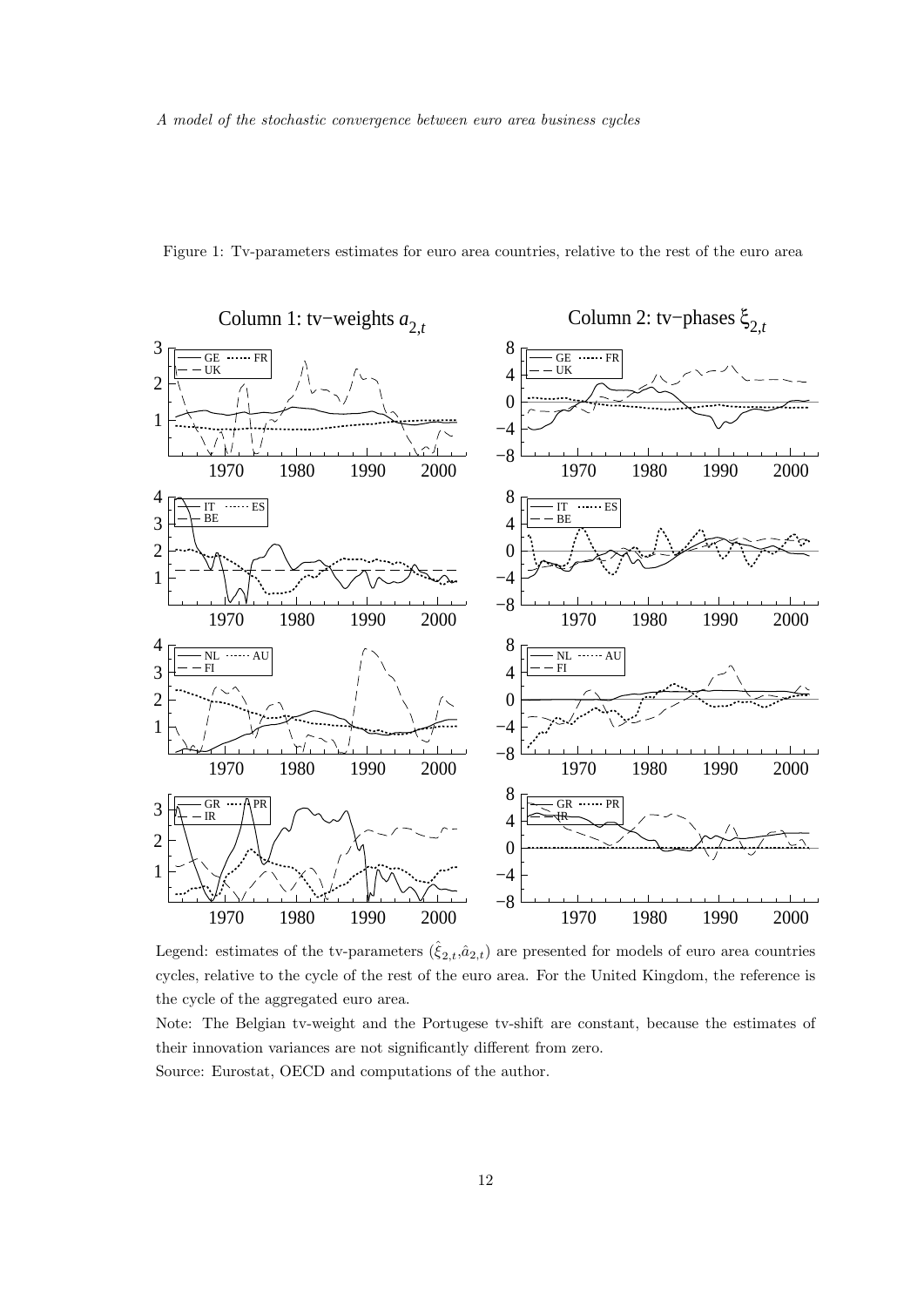## 5 Conclusion

SCCM models have been applied to the cycle of each euro area country, relative to the rest of the euro area, from 1963:1 to 2002:4. The SCCM model is an extension of the models developed by Rünstler (2004) and Koopman and Azevedo (2004), in which the evolution of the relation between two cycles is characterised by the tv-phase and the tv-weight.

Empirical results are twofold. Firstly, the cycles of the euro area have synchronised: their tvphases have generally converged toward low values (between -2 and 2 quarters) before the launch of the euro. Concerning the tv-weights, results are more ambiguous. Germany, France and Belgium have converged toward the euro area cycle since 1980. The convergence is more recent for Italy, Spain, the Netherlands, Austria and Portugal. Despite the launch of the euro in 1999, Finland, Greece and Ireland have still not converged. Thus, in terms of business cycle convergence, being in a monetary union might raise problems especially for the third group, which represents 5.8 % of the euro area GDP.

For the United Kingdom, the convergence was not achieved in 2002: the UK cycle is dampened and has the biggest lead (3 quarters), relative to other euro area countries. Thus, if the UK entered into the euro area, it would belong to the third group, which would represent 17.5 % of the euro area aggregated GDP. Our results suggest that it would be delicate for the UK to join the euro area.

Although our convergence model has proved to be an interesting starting point for testing the stochastic convergence of business cycles in a probabilistic framework, some improvements have been left for future research. The estimation procedure of our non-linear model could be made more precise by using importance sampling techniques. In particular, such techniques would make it possible to simulate posterior distribution of the tv-parameters and to estimate their confidence bands. The model could be applied with a higher multivariate dimension. An explanation of the convergence could be given by including other variables, like economic policy indicators (interest rates, exchange rates and fiscal indicators) in the convergence mechanism.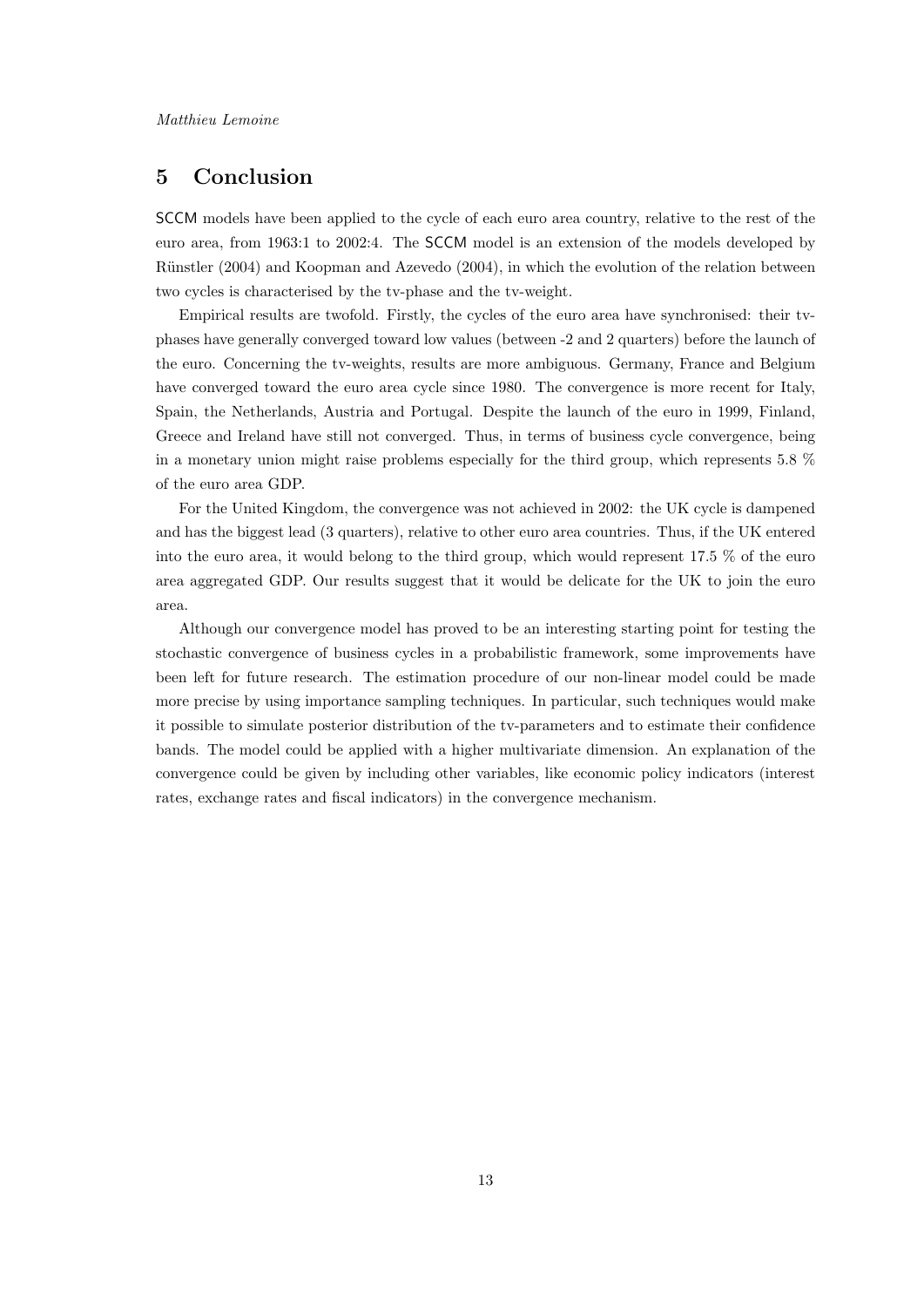## References

- Angeloni, I. and L. Dedola (1999). From the ERM to the euro: new evidence on economic and policy convergence among EU countries. Working paper 4, ECB.
- Artis, M. and W. Zhang (1997). International business cycles and the ERM: Is there a european business cycle? International Journal of Finance and Economics 2, 1–16.
- Belo, F. (2001). Some facts about the cyclical convergence in the euro zone. Working paper 7-01, Banco de Portugal.
- Boone, L. (1997). Symétrie des chocs en Union Européenne : une analyse dynamique. Economie Internationale 70.
- Bordo, M. and T. Helbling (2003). Have national business cycles become more synchronized? Working paper 10130, NBER.
- Camba-Mendez, G. and D. Rodriguez-Palenzuela (2003). Assessment criteria for output gap estimates. Economic Modelling  $20(3)$ , 529-562.
- Cooley, T. and E. Prescott (1976). Estimation in the presence of stochastic parameter variation. Econometrica  $44(1)$ , 167–184.
- Durbin, J. and S. Koopman (2001). Time Series Analysis by State-Space Methods. Oxford: Oxford University Press.
- Engle, R. (2002). Dynamic conditional correlation: a simple class of multivariate generalized autoregressive conditional heteroskedasticity models. Journal of Business and Economic Statistics  $20(3)$ , 339-350.
- Engle, R. and S. Kozicki (1993). Testing for common features. Journal of Business and Economic Statistics  $11(4)$ .
- Hallett, A. and C. Richter (2004). A time-frequency analysis of the coherences of the US-business cycle and the European business cycle. Discussion paper series 4751, CEPR.
- Harvey, A. and S. Koopman (1997). Multivariate structural time series models. In C. Heij, H. Schumacher, B. Hanzon, and C. Praagman (Eds.), Systematic Dynamics in Economic and Financial Models, pp. 269–298. Chichester: John Wiley and Sons.
- Harvey, A., E. Ruiz, and N. Shepard (1994). Multivariate stochastic variance models. The Review of Economic Studies 61 (2).
- Harvey, A. and T. Trimbur (2003). General model-based filters for extracting cycles and trends in economic time series. The Review of Economics and Statistics 85 (2), 244–55.
- Koopman, S. and J. Azevedo (2004). Measuring synchronisation and convergence of business cycles. Discussion paper, Tinbergen Institute.
- Kose, M., E. Prasad, and M. Terrones (2003). How does globalization affect the synchronisation of business cycles? American Economic Review Papers and Proceedings 93, 57–62.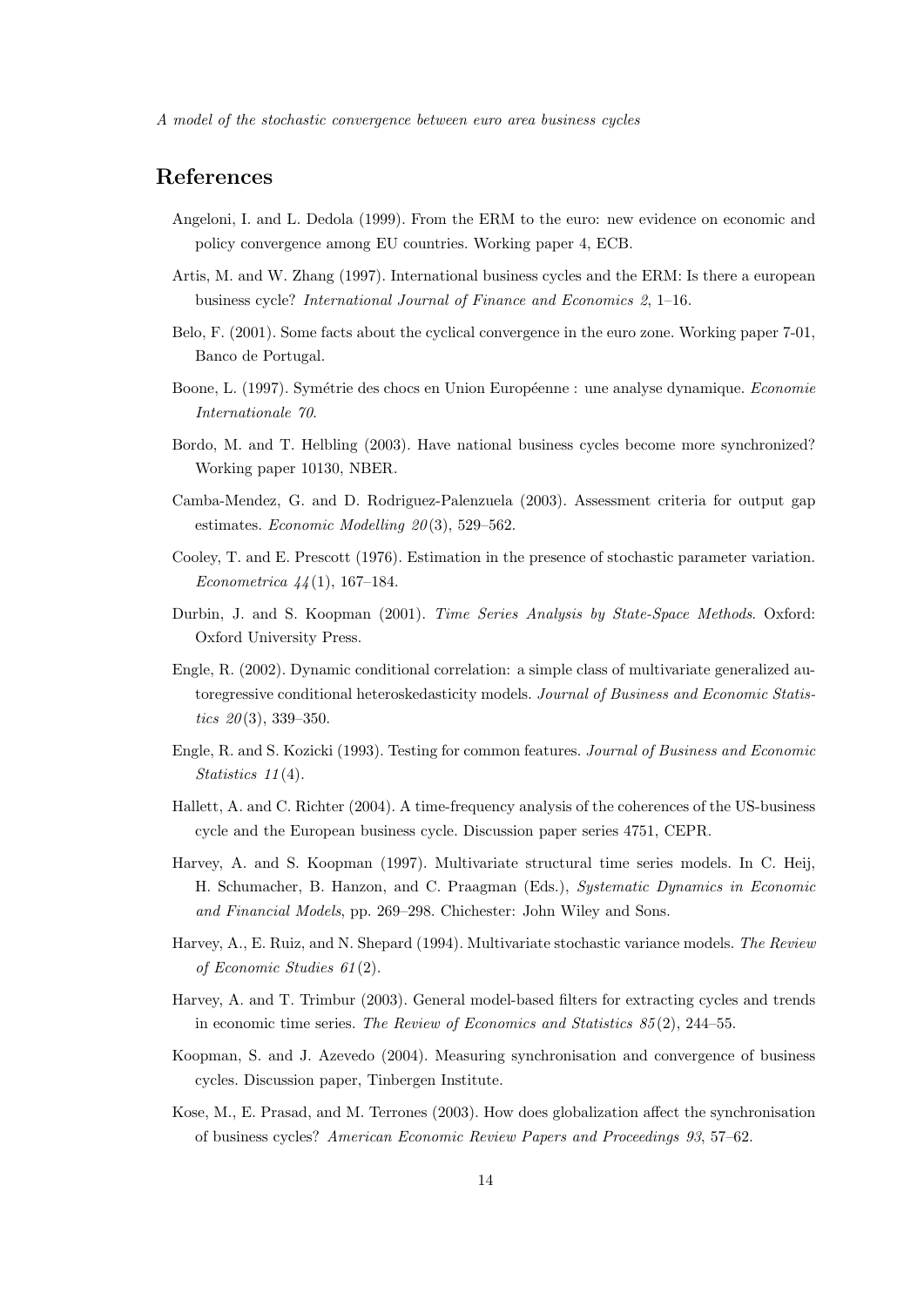- Lemoine, M. (2005). A model of the stochastic convergence between business cycles. Working paper 2005-05, OFCE.
- Mills, T. and M. Holmes (1999). Common trends and cycles in european industrial production: Exchange rate regimes and economic convergence. The Manchester School 67 (4), 507–587.
- Rünstler, G. (2004). Modelling phase shifts among stochastic cycles. *Econometrics Journal*  $\gamma(1)$ , 232–248.
- Stock, J. and M. Watson (1991). A probability model of the coincident economic indicators. In K. Lahiri and G. H. Moore (Eds.), Leading Economic Indicators: New Approaches and Forecasting Records, pp. 63–89. Cambridge: Cambridge University Press.
- Stock, J. and M. Watson (1998). Median unbiased estimation of coefficient variance in a timevarying parameter model. Journal of the American Statistical Association 93, 349–358.
- Stock, J. and M. Watson (2003). Understanding changes in international business cycle dynamics. Working paper 9859, NBER.
- Vahid, F. and R. F. Engle (1993). Common trends and common cycles. Journal of Applied Econometrics  $8(3)$ , 341-360.
- Wynne, M. and J. Koo (2000). Business cycles under monetary union: a comparison of the eu and the us. Economica 67, 347–374.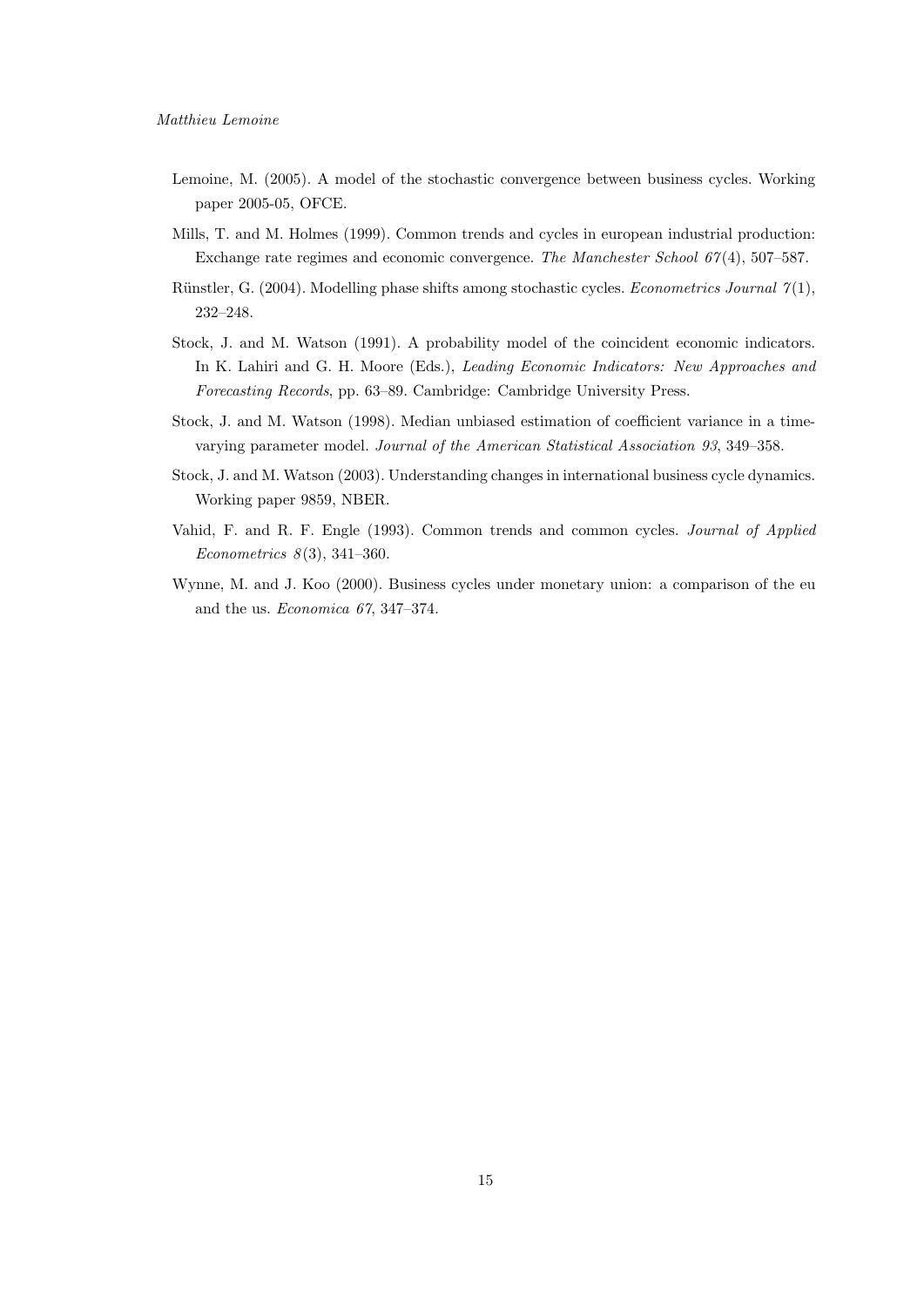## Appendices

#### A Auto-covariance of business cycles in a SCCM model

#### A.1 Simple multivariate form of the SCCM model

The SCCM model (4) is statistically equivalent (has the same cross-autocovariance functions) to the following model:

$$
y_{1,t} = [1,0] \overline{\psi}_{1,t} + \varepsilon_{1,t},
$$
  
\n
$$
y_{2,t} = [\cos(\lambda \xi_{2,t}), \sin(\lambda \xi_{2,t})] \overline{\psi}_{2,t} + \varepsilon_{2,t},
$$
  
\n
$$
\overline{\psi}_{i,t} = \phi T_{\lambda} \overline{\psi}_{i,t-1} + \overline{\kappa}_{i,t},
$$

with  $\bar{\psi}_{1,t} = [\psi_{i,t}, \psi_{i,t}^+]'$  and  $\bar{\kappa}_{i,t} = [\kappa_{i,t}, \kappa_{i,t}^+]'$ . The initial conditions at  $t = 0$  are defined by  $\bar{\psi}_{i,0} = \bar{\kappa}_{i,0}$ .  $\kappa_t = [\kappa_{1,t}, \kappa_{2,t}]'$  and  $\kappa_t^+ = [\kappa_{1,t}^+, \kappa_{2,t}^+]'$  are bivariate normal disturbances mutually uncorrelated at all time periods and have covariance matrices  $\Sigma_{\kappa,t}$ :

$$
\begin{bmatrix} \kappa_{1,t} \\ \kappa_{2,t} \end{bmatrix} \sim NID(0,\Sigma_{\kappa}), \begin{bmatrix} \kappa_{1,t}^+ \\ \kappa_{2,t}^+ \end{bmatrix} \sim NID(0,\Sigma_{\kappa}), \text{ with } \Sigma_{\kappa,t} = \begin{bmatrix} \sigma_{\kappa,1}^2 & \rho_t \sigma_{\kappa,1} \sigma_{\kappa,2} \\ \rho_t \sigma_{\kappa,1} \sigma_{\kappa,2} & \sigma_{\kappa,2}^2 \end{bmatrix}.
$$

 $\bar{\kappa}_{i,t}$  are bivariate normal disturbances and have  $2 \times 2$  covariance matrices  $\sigma_{\kappa,i}^2 I_2$  (with  $I_2$  the  $2 \times 2$ identity matrix).

Given that

$$
E(\psi_{1,0}\psi_{2,0}|\,\boldsymbol{\rho}_{1:t})=E(\kappa_{1,0}\kappa_{2,0}|\,\boldsymbol{\rho}_{1:t})=E(\kappa_{1,0}^+\kappa_{2,0}^+|\,\boldsymbol{\rho}_{1:t})=E(\psi_{1,0}^+\psi_{2,0}^+|\,\boldsymbol{\rho}_{1:t}),
$$

we can prove recursively that

$$
E(\psi_{1,t}\psi_{2,t}|\,\boldsymbol{\rho}_{1:t}) = E(\psi_{1,t}^+\psi_{2,t}^+|\,\boldsymbol{\rho}_{1:t})
$$
\n(A.1)

for each t.

#### A.2 Cross-autocovariance between bivariate cycles

Before considering the covariance matrix of business cycles, conditional on the tv-parameters, since  $(T_{\lambda})^{\tau} = T_{\lambda\tau}$  for all integer  $\tau$ , we compute the cross-autocovariance  $\Omega_{\rho}(\tau, t)$  between the bivariate cycles  $\bar{\psi}_{1,t}$  and  $\bar{\psi}_{2,t-\tau}$  at a lag  $\tau > 0$ , conditional on  $\rho_{1:t} = [\rho_1, ..., \rho_t]'$ :

$$
\Omega_{\rho}(\tau, t) = E\left(\bar{\psi}_{1,t}\bar{\psi}_{2,t-\tau}^{'}\Big|\boldsymbol{\rho}_{1:t}\right)
$$
\n
$$
= E\left[\left(\phi^{\tau}T_{\lambda\tau}\bar{\psi}_{1,t-\tau}+\sum_{i=0}^{\tau-1}\phi^{i}T_{\lambda i}\bar{\kappa}_{1,t-i}\right)\bar{\psi}_{2,t-\tau}^{'}\Big|\boldsymbol{\rho}_{1:t}\right]
$$
\n
$$
= \phi^{\tau}T_{\lambda\tau}\Omega_{\rho}(0, t-\tau),
$$
\n(A.2)

with  $E[\cdot|\boldsymbol{\rho}_{1:t}]$  the "conditional on  $\boldsymbol{\rho}_{1:t}$ " expectation. Given that  $\bar{\psi}_{1,t-1} \perp \bar{\kappa}_{2,t}$  and  $\bar{\psi}_{2,t-1} \perp \bar{\kappa}_{1,t}$ , the cross-covariance  $\Omega_{\rho}(0,t)$  between  $\bar{\psi}_{1,t}$  and  $\bar{\psi}_{2,t}$ , conditional on  $\rho_{1:t}$ , is given by

$$
\Omega_{\rho}(0,t) = E\left(\bar{\psi}_{1,t}\bar{\psi}_{2,t}'\Big|\,\boldsymbol{\rho}_{1:t}\right)
$$
  
\n
$$
= E\left[\left(\phi T_{\lambda}\bar{\psi}_{1,t-1} + \bar{\kappa}_{1,t}\right)\left(\phi T_{\lambda}\bar{\psi}_{2,t-1} + \bar{\kappa}_{2,t}\right)'\Big|\,\boldsymbol{\rho}_{1:t}\right]
$$
  
\n
$$
= \phi^2 T_{\lambda}\Omega_{\rho}(0,t-1)T'_{\lambda} + \rho_t\sigma_{\kappa,1}\sigma_{\kappa,2}I_2,
$$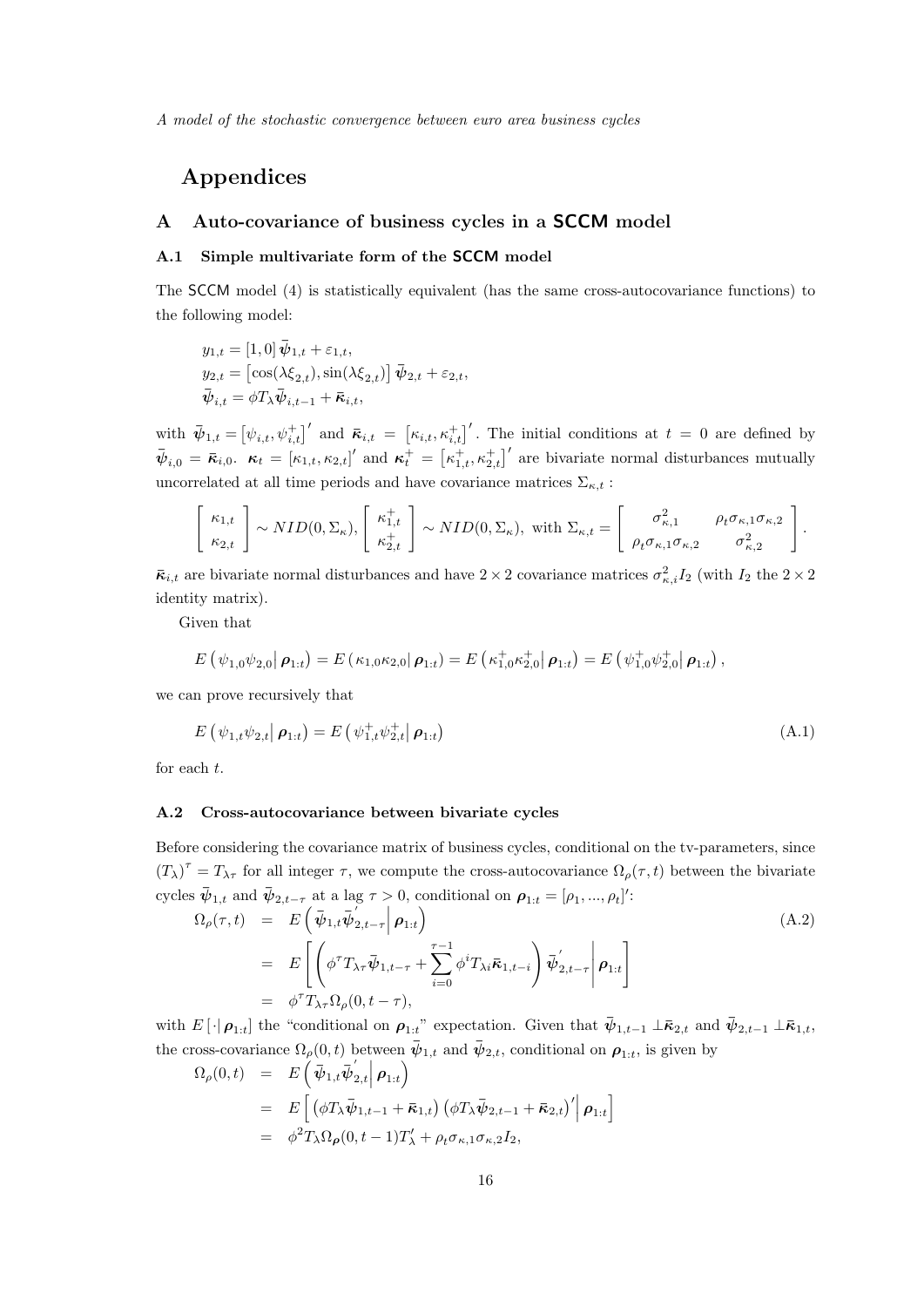#### Matthieu Lemoine

Since  $\psi_{1,t}^+ \perp \psi_{2,t}$ ,  $\psi_{1,t} \perp \psi_{2,t}^+$  and from (A.1), it follows that

$$
\Omega_{\rho}(0,t) = \begin{bmatrix} E(\psi_{1,t}\psi_{2,t}|\boldsymbol{\rho}_{1:t}) & E(\psi_{1,t}\psi_{2,t}^{+}|\boldsymbol{\rho}_{1:t}) \\ E(\psi_{1,t}^{+}\psi_{2,t}|\boldsymbol{\rho}_{1:t}) & E(\psi_{1,t}^{+}\psi_{2,t}^{+}|\boldsymbol{\rho}_{1:t}) \end{bmatrix} = E(\psi_{1,t}\psi_{2,t}|\boldsymbol{\rho}_{1:t}) I_2
$$

Hence,  $\Omega_{\rho}(0, t-1)$  commutes with the matrix  $T_{\lambda}$  which is orthogonal  $(T_{\lambda}T_{\lambda}^{\prime} = I_2)$ ,

$$
\Omega_{\rho}(0,t) = \phi^2 \Omega_{\rho}(0,t-1) + \rho_t \sigma_{\kappa,1} \sigma_{\kappa,2} I_2.
$$
\n(A.3)

Since  $\Omega_{\rho}(0,0) = \rho_0 \sigma_{\kappa,1} \sigma_{\kappa,2} I_2$  and given equation (A.3),

$$
\Omega_{\rho}(0,t) = (1 - \phi^2)^{-1} \tilde{\rho}_t \sigma_{\kappa,1} \sigma_{\kappa,2} I_2,\tag{A.4}
$$

with  $\tilde{\rho}_t = (1 - \phi^2) \sum_{i=0}^t \phi^{2i} \rho_{t-i}$  the exponential smoother of  $\rho_t$  (the parameter is equal to  $\phi^2$ ).

From equations (A.2) and (A.4), we derive the cross-autocovariance  $\Omega_{\rho}(\tau, t)$  between bivariate cycles  $\bar{\psi}_{1,t}$  and  $\bar{\psi}_{2,t-\tau}$  at a lag  $\tau > 0$ , conditional on  $\rho_{1:t} = [\rho_1, ..., \rho_t]'$ :

$$
\Omega_{\rho}(\tau,t) = (1 - \phi^2)^{-1} \phi^{\tau} \tilde{\rho}_{t-\tau} \sigma_{\kappa,1} \sigma_{\kappa,2} T_{\lambda \tau},\tag{A.5}
$$

#### A.3 Auto-covariance matrix between business cycles

From (A.5), the cross-autocovariance  $\gamma_{\rho,\xi}(\tau,t)$  between business cycles  $y_{1,t}$  and  $y_{2,t}$  at a lag  $\tau > 0$ , conditional on  $\rho_{1:t}$  and  $\xi_{1:n} = [\xi_1, ..., \xi_n]'$ , is given by

$$
\gamma_{\rho,\xi}(\tau,t) = E\left[\begin{bmatrix} 1 & 0 \end{bmatrix} \bar{\psi}_{1,t} \bar{\psi}'_{2,t-\tau} \begin{bmatrix} \cos \xi_{2,t-\tau} \\ \sin \xi_{2,t-\tau} \end{bmatrix} \middle| \rho_{1:t}, \xi_{1:n} \right]
$$
  
\n
$$
= \begin{bmatrix} 1 & 0 \end{bmatrix} \Omega_{\rho}(\tau,t) \begin{bmatrix} \cos \xi_{2,t-\tau} \\ \sin \xi_{2,t-\tau} \end{bmatrix}
$$
  
\n
$$
= (1 - \phi^2)^{-1} \phi^{\tau} \tilde{\rho}_{t-\tau} \sigma_{\kappa,1} \sigma_{\kappa,2} \cos \left[ \lambda(\tau - \xi_{2,t-\tau}) \right].
$$
  
\n
$$
E(\log \zeta_{\rho})
$$
 the "conditional on a and  $\zeta$ "" expectation

with  $E(\cdot|\boldsymbol{\rho}_{1:t}, \boldsymbol{\xi}_{1:t})$  the "conditional on  $\boldsymbol{\rho}_{1:t}$  and  $\boldsymbol{\xi}_{1:n}$ " expectation.

By using similar arguments, it might be proved more generally that the autocovariance matrix  $\Gamma_{\rho,\xi}(\tau,t)$  of  $[\psi_{1,t}; \cos(\lambda \xi_{2,t}) \psi_{2,t} + \sin(\lambda \xi_{2,t-\tau}) \psi_{2,t}^+]$  at a lag  $\tau \geq 0$ , conditional on  $\rho_{1:t}$  and  $\xi_{1:n}$ , is given by

$$
\Gamma_{\rho,\xi}(\tau,t) = (1-\phi^2)^{-1} \phi^{\tau} \begin{bmatrix} \sigma_{\kappa,1}^2 \cos(\lambda \tau) & \tilde{\rho}_{t-\tau} \sigma_{\kappa,1} \sigma_{\kappa,2} \cos\left[\lambda(\tau+\xi_{2,t})\right] \\ \tilde{\rho}_{t-\tau} \sigma_{\kappa,1} \sigma_{\kappa,2} \cos\left[\lambda(\tau-\xi_{2,t-\tau})\right] & \sigma_{\kappa,2}^2 \cos(\lambda \tau) \end{bmatrix};
$$

at a lag  $\tau < 0$ , it can also be shown that

$$
\Gamma_{\rho,\xi}(\tau,t) = (1-\phi^2)^{-1}\phi^{-\tau}\left[\begin{array}{cc} \sigma_{\kappa,1}^2\cos(\lambda\tau) & \tilde{\rho}_t\sigma_{\kappa,1}\sigma_{\kappa,2}\cos\left[\lambda(\tau+\xi_{2,t})\right] \\ \tilde{\rho}_t\sigma_{\kappa,1}\sigma_{\kappa,2}\cos\left[\lambda(\tau-\xi_{2,t-\tau})\right] & \sigma_{\kappa,2}^2\cos(\lambda\tau) \end{array}\right].
$$

At time t, if  $\phi = 0$ ,  $\phi = 1$ ,  $\lambda = 0$ ,  $\lambda = \pi$  or  $\rho_{1:t} = \mathbf{0}_t$ , the autocovariance matrix  $\Gamma_{\rho,\xi}(\tau,t)$  does not depend on  $\xi_{2,t}$  and the phase-shift  $\xi_{2,t}$  is not identifiable. Thus, the *identification conditions*  $(\phi > 0)$ ,  $(0 < \lambda < \pi)$  and  $(\rho_t > 0, \forall t)$  are assumed.